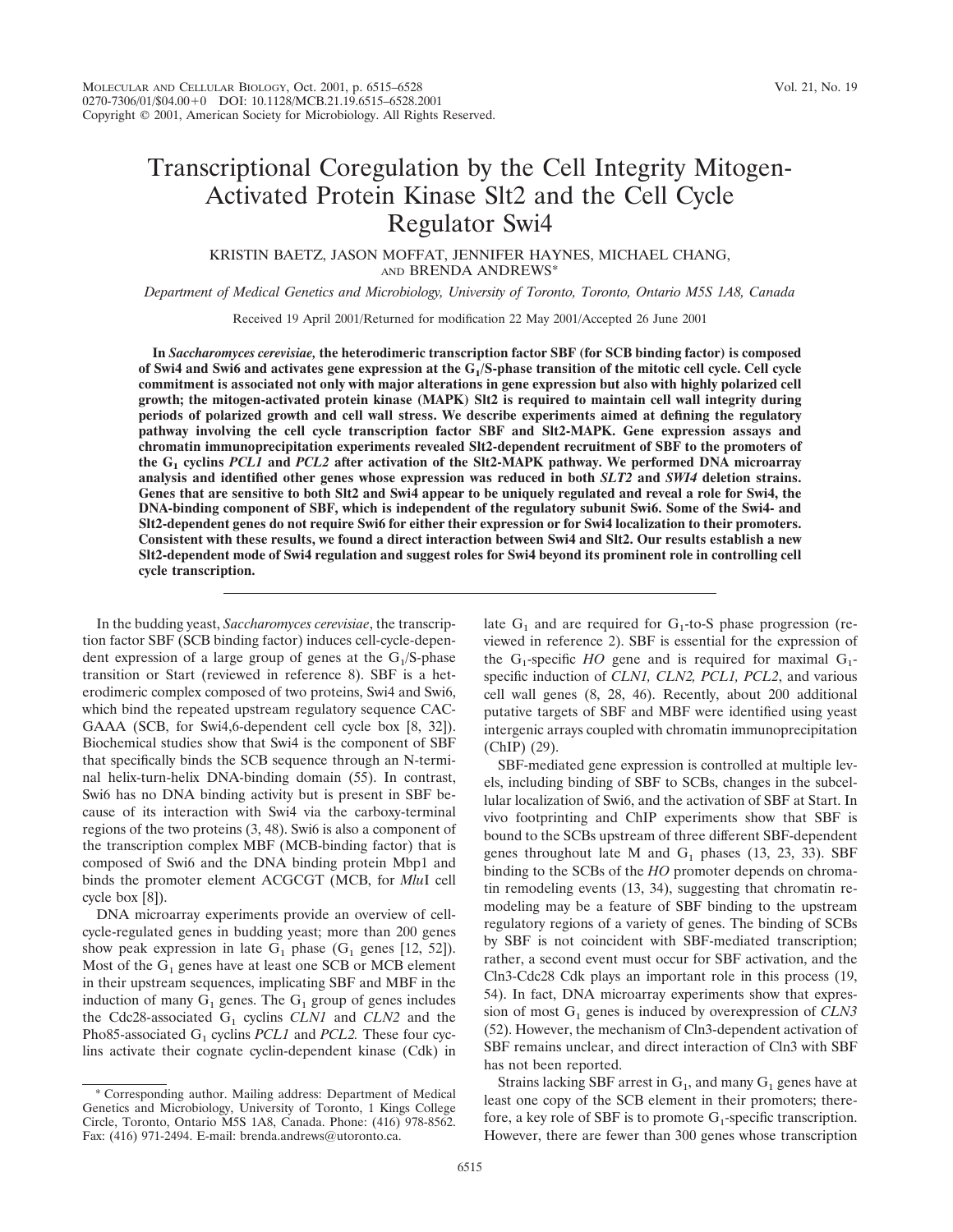peaks at Start but more than 1,155 genes whose promoters contain matches to the SCB consensus sequence (http://cgsigma .cshl.org/jian/). A comparison of the number of SCB sites upstream of  $G_1$  genes with the frequency of SCB sites upstream of a control group of non-cell-cycle-regulated genes, reveals that SCBs are found more frequently upstream of non-cellcycle-regulated genes than MCB sites or sites for a  $G_2$ -specific transcription factor (MCM/SFF sites [52]). This analysis suggests that SCB elements and SBF may regulate the transcription of many genes other than those induced at Start.

One pathway that may regulate SBF outside of Start is the protein kinase C (*PKC1*) pathway (reviewed in reference 25). *PKC1* encodes an essential serine-threonine-specific protein kinase that is the yeast homolog of members of the mammalian PKC family of genes (37). Pkc1 activates a mitogen-activated protein kinase (MAPK) cascade that consists of (i) the MEKK (MAPK kinase kinase) Bck1, (ii) the redundant MEKs (MAPK kinases) Mkk1 and Mkk2, and (iii) the MAPK Slt2/ Mpk1. *pkc1* mutants have thin cell walls and an osmoremedial sensitivity to a variety of cell wall stresses such as heat shock. Strains carrying a deletion of *BCK1*, *SLT2*, or both *MKK1* and *MKK2* are sensitive to high temperature but are viable at 25°C (35). Since *PKC1* mutants are inviable, *PKC1* must have other roles besides activation of the Slt2-MAPK pathway. Consistent with these genetic results, recent studies show that *PKC1* is required for both the depolarization and the repolarization of the actin cytoskeleton upon cell wall stress (18). However, components of the *PKC1*-MAPK pathway module are required only for repolarization; both *slt2* and *bck1* mutants have a depolarized actin cytoskeleton, with delocalization of actin cortical spots, abnormal accumulation of secretory vesicles, and defects in polarized cell growth (14, 18, 43). These studies suggest that the *PKC1*-MAPK pathway is required for cell polarization and for maintenance of cell wall integrity, while an as-yet-uncharacterized *PKC1*-dependent pathway is required for depolarization of the actin cytoskeleton. Slt2 kinase is activated by heat shock (31) and hypo-osmotic shock (17) during periods of polarized growth, such as bud formation and mating projection formation (59), and in response to actin perturbation (24).

In many systems, the major targets of MAPK cascades are transcription factors, and activation of the cascade leads to altered gene expression (reviewed in reference 56). Indeed, recent DNA microarray work showed transcriptional modulation of 90 genes in a strain expressing an activated allele of *PKC1* (27, 47). Currently, only two transcription factors have been identified as targets of Slt2: the MADS-box transcription factor Rlm1 (20, 58) and SBF (39). A genome-wide survey for genes whose expression was altered after expression of a constitutively active *MKK1S386P* allele for 4 h identified 25 affected genes (30). Twenty-four of the *MKK1S386P*-induced genes were partially dependent on *RLM1*. This pattern suggests that, after 4 h of Slt2 activation, Rlm1 may mediate the majority of the Slt2 effects. However, the phenotypes of  $rlm1\Delta$  strains are much less severe than those seen in *PKC1*-MAPK pathway mutants (57), suggesting that Rlm1 is not the only important transcriptional target of Slt2. In contrast, *swi4* and *swi6* mutant strains share phenotypes similar to those of strains mutated for  $PKC1$  pathway genes. Some  $swi4\Delta$  strains show a temperaturesensitive growth defect that is suppressed by sorbitol (28, 39),

and both  $swi4\Delta$  and  $swi6\Delta$  strains are sensitive to cell wall stressors (28). Further, like *PKC1*-MAPK pathway mutants, *swi4* mutants also exhibit defects in both bud emergence and projection formation (22, 39). These phenotypic similarities suggested that SBF might be a major transcriptional target of Slt2. Indeed, genetic studies, coimmunoprecipitation experiments, and kinase assays have established SBF as a target of Slt2 kinase (39).

Although the role of Slt2 in SBF regulation is not known, several observations suggest that Slt2 may activate SBF toward a subset of target genes. First, genetic evidence suggests a role for the *PKC1*-MAPK pathway at Start (41, 43), and this role may be discharged through SBF. Second, the Pkc1 pathway and Slt2 are required for maximal heat shock-dependent induction of only a subset of SBF-dependent  $G_1$  genes, including *PCL1* and *PCL2* (39), and cell wall genes (28). Finally, overexpression of the G<sub>1</sub> cyclins *PCL1* and *PCL2*, but not *CLN1* or *CLN2*, suppresses the cell lysis defects of a  $\text{slt2}\Delta$  strain (39).

In this study, we test the hypothesis that Slt2 may act to modulate SBF to induce transcription of only a subset of SBFdependent genes. We began by exploring the regulation of the SBF- and Slt2-dependent gene, *PCL1*. Our genetic approaches, coupled with DNA microarray analysis and ChIP experiments, establish a new Slt2-dependent mode of Swi4 regulation and suggest roles for Swi4 beyond cell cycle control.

### **MATERIALS AND METHODS**

**Plasmid constructs.** The *PCL1* promoter-*lacZ* reporter plasmid, prPCL1<sub>-751-146</sub> (pBA537), was previously described as p $\Delta$ SS-HCS26 (46). To construct a *PCL2* promoter- $lacZ$  reporter construct, the *PCL2* promoter from  $-982$  to  $-82$  bp from the start site was amplified by using primers with the following sequences: 5-AACGCGTCGACCGTAATTCTATCGATGGACC-3 and 5-AACGCGTC GACGGAGAATTATAAAGTG-3. The PCR product was digested with *Sal*I and cloned into SalI-digested p $\Delta$ SSBglII to create plasmid prPCL2<sub>-982-82</sub> (pBA1306).

To generate a vector expressing an N-terminal fusion of glutathione *S*-transferase (GST) to full-length Slt2, the *SLT2* gene was PCR amplified from the previously described plasmid pFL44-SLT2-HA (BA1019) (59) by using the primers 5'SLT2*BamHI(5'-CGTGGATCCTGTAGTGAAAAATTCGAATTT-3'*) and 3'SLT2*EcoR1* (5'-CTCCTAATTCCGTCCTAAAAATATTTTCTATC-3'). The PCR product was digested with *Bam*HI and *Eco*RI and cloned into the *Bam*HI/*Eco*RI sites of the vector pGEX-4T-2 (Pharmacia) to create pBA1382. The integrity of all PCR products was confirmed by sequence analysis.

**Strains and medium.** Yeast strains used in this study are listed in Table 1. Standard methods and media were used for yeast growth and transformation. Most of the yeast strains used in this study are isogenic derivatives of BY263 (an S288C derivative [45]). Disruption and epitope tagging of *SLT2* was achieved by homologous recombination at its chromosomal locus using a PCR-based method (38). The  $s\textit{lt2}\Delta$  strain was verified by PCR and phenotypic assays. The GFP(S65T)-*SLT2* allele was verified by PCR and the functionality of the Slt2 fusion protein was confirmed by Western blotting, kinase assays, and complementation of  $slt2\Delta$  phenotypes.

**-Galactosidase assays.** To assay the activity of *CYC*::*lacZ* reporter genes in log-phase cultures, yeast transformants were grown in 5 ml of SD-URA medium to an optical density at 600 nm ( $OD_{600}$ ) of 0.6 at 30°C. For heat shock experiments, cultures were grown to an  $OD<sub>600</sub>$  of 0.6 at 30°C and then transferred to test tubes that had been preincubated at 39°C, and cultures were incubated at 39°C for 30 min. To arrest cells with  $\alpha$ -factor, cells were grown in minimal medium supplemented with 1 M sorbitol. Once the cultures reached an  $OD<sub>600</sub>$  of  $0.3$ ,  $\alpha$ -factor (Procyon Biopharma) was added to the cultures to a final concentration of 5  $\mu$ M for 2 h before harvesting. The cells were harvested by centrifugation at  $3,000 \times g$  for 5 min, the cell pellets were quickly frozen in liquid nitrogen, and the pellets were stored at  $-80^{\circ}$ C. Liquid  $\beta$ -galactosidase assays were performed on the frozen pellets as described previously (44). Data are presented as the mean values from triplicate experiments.

**Cell cycle synchronization, heat shock, and ChIP.** For heat shock experiments, 50-ml cultures of cells were grown to an  $OD_{600}$  of 0.6. One culture was held at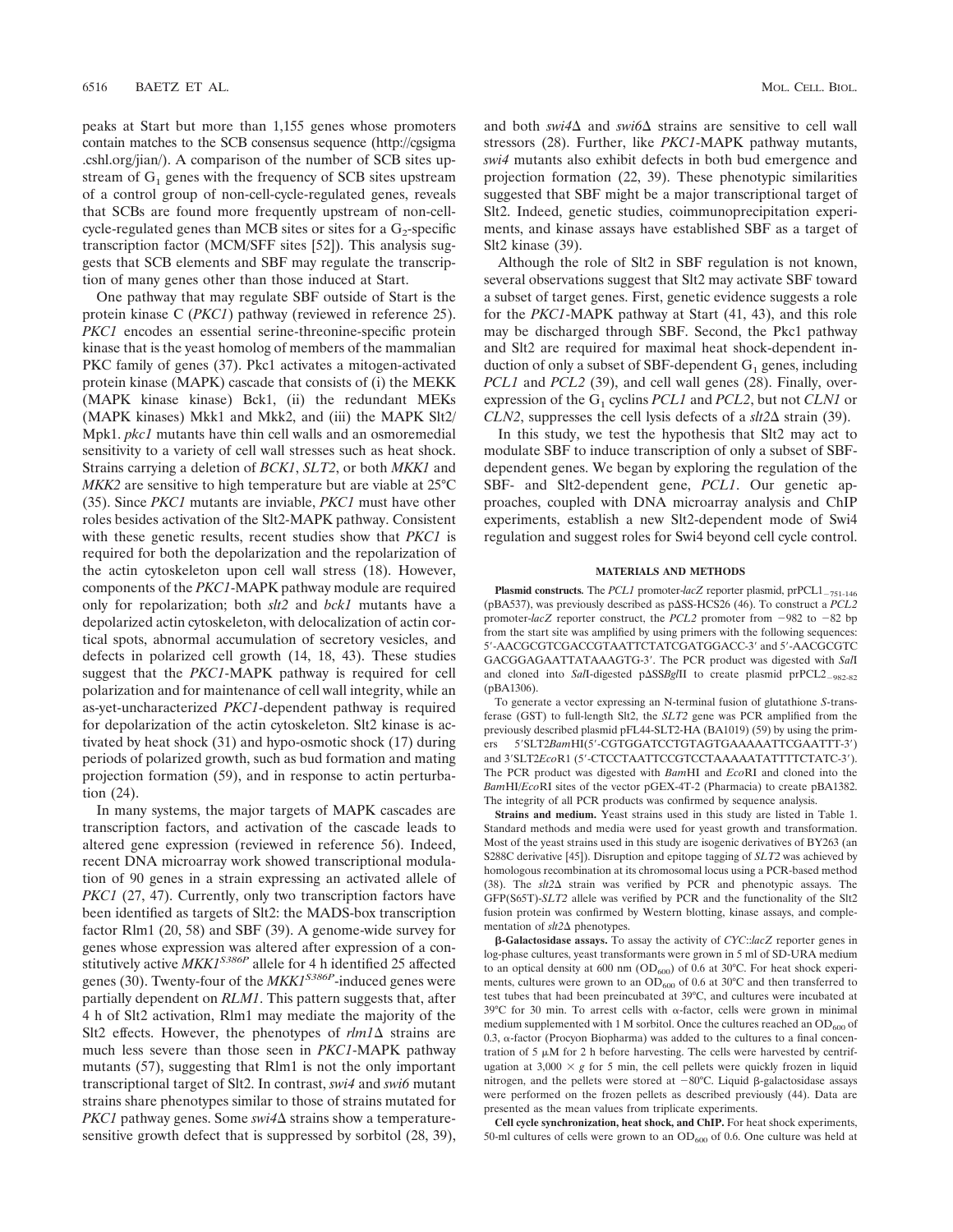| Strain        | Genotype                                                                   | Source or reference |
|---------------|----------------------------------------------------------------------------|---------------------|
| <b>BY263</b>  | $MATa$ trp1 $\Delta 63$ ura3-52 lys2-801 ade2-107 his3 $\Delta 200$ leu2-1 | 44                  |
| <b>BY107</b>  | $MAT\alpha$ swi6 $\Delta HIS3$                                             | 46                  |
| <b>BY108</b>  | $MAT\alpha$ swi4 $\Delta HIS3$                                             | 46                  |
| <b>BY1321</b> | $MATa$ swi4 $\Delta HIS3$ TRP <sup>+</sup>                                 | This study          |
| <b>BY891</b>  | $MATa$ swi6 $\Delta HIS3$                                                  | This study          |
| BY1342        | $MATa$ slt $2\Delta kanMX6$                                                | This study          |
| <b>BY1343</b> | MATa SLT2-GFP (S65T):: kanMX6                                              | This study          |
| <b>BY551</b>  | $MATAmbp1\Delta TRPI$                                                      | 26                  |
| <b>BY332</b>  | MATa ste12 $\Delta$ LEU2 his4 leu2 trp1 ura3 can1                          | I. Sadowski         |

TABLE 1. Yeast strains used in the study*<sup>a</sup>*

*<sup>a</sup>* All strains listed are isogenic to the parent strain BY263 with the exception of BY332.

30°C, while two other cultures were shifted to 39°C for either 30 or 60 min. Samples of cells were cross-linked with 1% formaldehyde for 15 min with shaking at either  $30^{\circ}$ C or  $39^{\circ}$ C. For cell cycle or  $\alpha$ -factor treatment experiments, 500-ml cultures were grown at 30°C to an  $OD_{600}$  of 0.3, and  $\alpha$ -factor (Procyon Bio-Pharma) was added directly to the medium to a final concentration of 5  $\mu$ M. Cultures were incubated with  $\alpha$ -factor for 2 h until at least 95% of the cells were arrested in  $G_1$  phase as determined by microscopy. Cells were pelleted and then resuspended in fresh yeast extract-peptone-dextrose (YPD) medium. Samples (50 ml) were taken before the arrest, before the release, and every 10 min after release and then cross-linked with 1% formaldehyde for 15 min at 30°C. In both cases, cross-linking was quenched by the addition of glycine to 125 mM. Cells were pelleted at  $3,000 \times g$  for 5 min and washed twice with ice-cold TBS (150) mM NaCl, 20 mM Tris-HCl; pH 7.6), and whole-cell extracts were prepared for use in ChIPs basically as described previously (53). Cell lysis was performed in 400 µl of lysis buffer (50 mM HEPES-KOH [pH 7.5], 140 mM NaCl, 1% Triton X-100, 0.1% sodium deoxycholate, and one EDTA-Free Protease Inhibitor Pellet [Boehringer Mannheim] for every 50 ml) and 400 µl of glass beads. The suspension was sonicated four times for 10 s each time (resulting in an average fragment size of 0.5 kb) and clarified by centrifugation for 15 min at  $14,000 \times g$ . Protein concentration for each sample was determined by Bradford assay (Bio-Rad). Immunoprecipitations were performed with 1 mg of extract at 4°C overnight with rotation on a nutator and either  $15 \mu l$  of protein A-Sepharose (pA) alone or 15  $\mu$ l of pA plus 10  $\mu$ l of affinity-purified Swi4 polyclonal antibody or 15  $\mu$ l of pA plus 5  $\mu$ l of affinity-purified Swi6 polyclonal antibody. Precipitates were washed twice for 10 min each time in 1 ml of lysis buffer and twice for 10 min each time in 1 ml of TBS. Finally, the samples were processed for DNA purification as described previously (53).

PCR analysis of immunoprecipitated DNA. PCRs were carried out in 25-µl volumes. Serial dilutions of the immunoprecipitated material and the input material for the whole-cell extracts (WCEs) were performed to ensure the PCRs were performed in the linear range. Typically, PCRs were performed with 1/2,000 of the immunoprecipitated material and 1/20,000 of the input material for WCEs. PCR was performed using Platinum *Taq* polymerase (Gibco-BRL) with 25 pmol of each primer and 0.5  $\mu$ Ci of  $[\alpha^{-32}P]$ dATP. For multiplex PCR with the  $PCL2$ ,  $PCL1$ ,  $PHO5$ , and  $CLNI$  promoter primer pairs, 4.0 mM  $MgCl<sub>2</sub>$ was used; for PCR with only one primer pair, 1.5 mM MgCl<sub>2</sub> was used. The promoters were amplified using a cycling program of an initial 2 min of denaturation at 95°C; followed by 25 cycles of 30 s at 95°C, 30 s at 53°C, and 60 s at 70°C; and a final extension step of 5 min at 70°C. The gene-specific primers were designed as 20-mers with a roughly 50% GC content. The PCR primer sequences used for the amplification of promoter regions in *PHO5*, *PCL1*, *PCL2*, *CLN1*, *RLM1*, *YLR110c*, *CWP1*, *SRL1*/*YOR248c*, and *GIC1* are available upon request. The PCR products were separated on a 5% polyacrylamide gel, dried, and exposed to Kodak Biomax-MR film.

**Fluorescence microscopy.** Localization of Slt2-GFP(S65T) and DNA DAPI (4,6-diamidino-2-phenylindole) staining of live yeast cells was performed using cultures of BY263 and BY1343 grown to early log phase in YPD. Cultures were then treated with 5  $\mu$ M  $\alpha$ -factor for 2 h and washed with a buffer containing 0.1  $\mu$ g of DAPI/ml. Cells were observed at a magnification of  $\times$ 100 using Nomarski optics or fluorescence through a fluorescein isothiocyanate (FITC) filter to observe GFP(S65T). Photographs were taken with a Micromax 1300y high-speed digital camera (Princeton Instruments, Trenton, N.J.) mounted on a Leica DM-LB microscope. Images from the camera were analyzed with Metaview software (Universal Imaging, Media, Pa.).

**DNA microarray analysis.** Yeast strains were grown in rich medium at 25°C to an  $A_{600}$  of 0.3 to 0.6. For heat shock experiments, cells were grown to an  $A_{600}$  of 0.3 at 25°C and then shifted to 39°C for 45 min. Cells were harvested by centrifugation and then quickly frozen in liquid nitrogen.  $Poly(A)^+$  mRNA was isolated as described previously (42). Alternatively, total RNA was isolated by hot phenol extraction as described previously (4) with minor modifications. Total RNA was precipitated from the final aqueous layer and run over a Qiagen RNeasy column to remove smaller RNAs. The final eluate was used as the source of mRNA for fluorescently labeled cDNA. In order to generate labeled cDNA, ca. 2 to 3  $\mu$ g of mRNA or 50  $\mu$ g of total RNA was incubated with Superscript II reverse transcriptase (Gibco-BRL) and Cy3- or Cy5-dCTP (Mandel) at 42°C for 2 h as described elsewhere (http://www.oci.utoronto.ca/microarrays).

DNA microarrays consisting of  $\sim$ 97% of the known or predicted genes of *Saccharomyces cerevisiae* were prehybridized with a 1:1:20 solution of tRNA (10 mg/ml)–single-stranded DNA (10 mg/ml)–DIG Easy Hyb solution (Roche). The prehybridization mix was heated to 65°C for 5 min, cooled to 37°C, and applied to the DNA microarray. The microarray was covered with a glass coverslip and incubated at 37°C for ca. 1 h. Prior to hybridization, DNA microarrays were washed in  $0.1 \times$  SSC ( $1 \times$  SSC is 0.15 M NaCl plus 0.015 M sodium citrate), and dried by centrifugation. Labeled cDNAs were applied to the microarrays and allowed to hybridize for 12 h at 37°C. Microarrays were subjected to three 15-min washes with  $0.1 \times$  SSC–0.1% sodium dodecyl sulfate (SDS) at 45°C, rinsed quickly in  $0.1 \times$  SSC, and scanned with a GSI Lumonics scanner (Watertown, Mass.). Clustering analysis was carried out using the Cluster program found at (http://rana.stanford.edu/clustering [21]). Microarray data represent the averages of three independent experiments with the wild-type strain (wt/wt at 25°C) and two independent experiments with the  $\frac{slt}{2\Delta}$  strain ( $\frac{slt}{2\Delta}$ /wt at  $25^{\circ}$ C), the  $\frac{swi4\Delta}{2\Delta}$ strain (*swi4* $\Delta$ /wt at 25°C), and the *bck1* $\Delta$  strain (*bck1* $\Delta$ /wt at 25°C). The following experiments were also performed in duplicate: wt/wt, 39°C; *slt2*Δ/wt, 39°C; *swi4*Δ/ wt, 39°C; and *slt2/slt2*, 25°C versus 39°C (data not shown; see Results). Microarray data are available in full on the Andrews lab website (http://lambda.med .utoronto.ca).

**Batch affinity chromatography.** GST and GST-Slt2 were purified from *Escherichia coli* harboring appropriate expression plasmids as previously described (45). GST and GST-Slt2 were bound to glutathione-Sepharose 4B beads (Pharmacia) at concentrations of 1 and 3  $\mu$ g/ $\mu$ l of beads, respectively. For affinity chromatography with in vitro-transcribed and translated Swi4 and Swi6, 20  $\mu$ l of GST or GST-Slt2 beads was incubated with 18  $\mu$ l of lysis buffer (100 mM Tris-HCl [pH 8.0], 1 mM EDTA, 10 mM MgCl<sub>2</sub>, 100 mM NaCl, 10% glycerol, 1 mM dithiothreitol, 0.5% Triton X-100; two EDTA-Free Protease Inhibitor cocktail tablets [Boehringer Mannheim] per 50 ml) and 2  $\mu$ l of either in vitrotranslated Swi4 or Swi6 (5) for 2.5 h at 4°C. The beads were harvested by centrifugation at 2,000 rpm in an Eppendorf centrifuge for 2 min, and the unbound supernatant was collected. The beads were washed three times each in  $100$  ul of lysis buffer. After the final wash, the beads were resuspended in 20 ul of  $1 \times$  SDS gel sample buffer and boiled. The bound and unbound supernatant fractions were separated by SDS–6% polyacrylamide gel electrophoresis (PAGE). The gels were fixed, treated with Amplify (Amersham), dried, and exposed to X-ray film.

For affinity chromatography with insect cell-derived SBF, 20  $\mu$ l of either GST or GST-Slt2 beads were incubated with 10  $\mu$ l of lysis buffer and 5  $\mu$ g of partially purified SBF (0.5  $\mu$ g/ $\mu$ l) (5) for 2.5 h at 4°C. The beads were harvested by centrifugation at  $2,000 \times g$  for 2 min, and the unbound supernatant was collected. The beads were washed three times each in  $100 \mu l$  of lysis buffer. After the final wash, the beads were resuspended in 20  $\mu$ l of 1  $\times$  SDS sample buffer and boiled. The bound and unbound supernatant fractions were separated by SDS–6% PAGE. The proteins were transferred to nitrocellulose, and Swi4 and Swi6 proteins were detected by Western blotting with either anti-Swi4 or anti-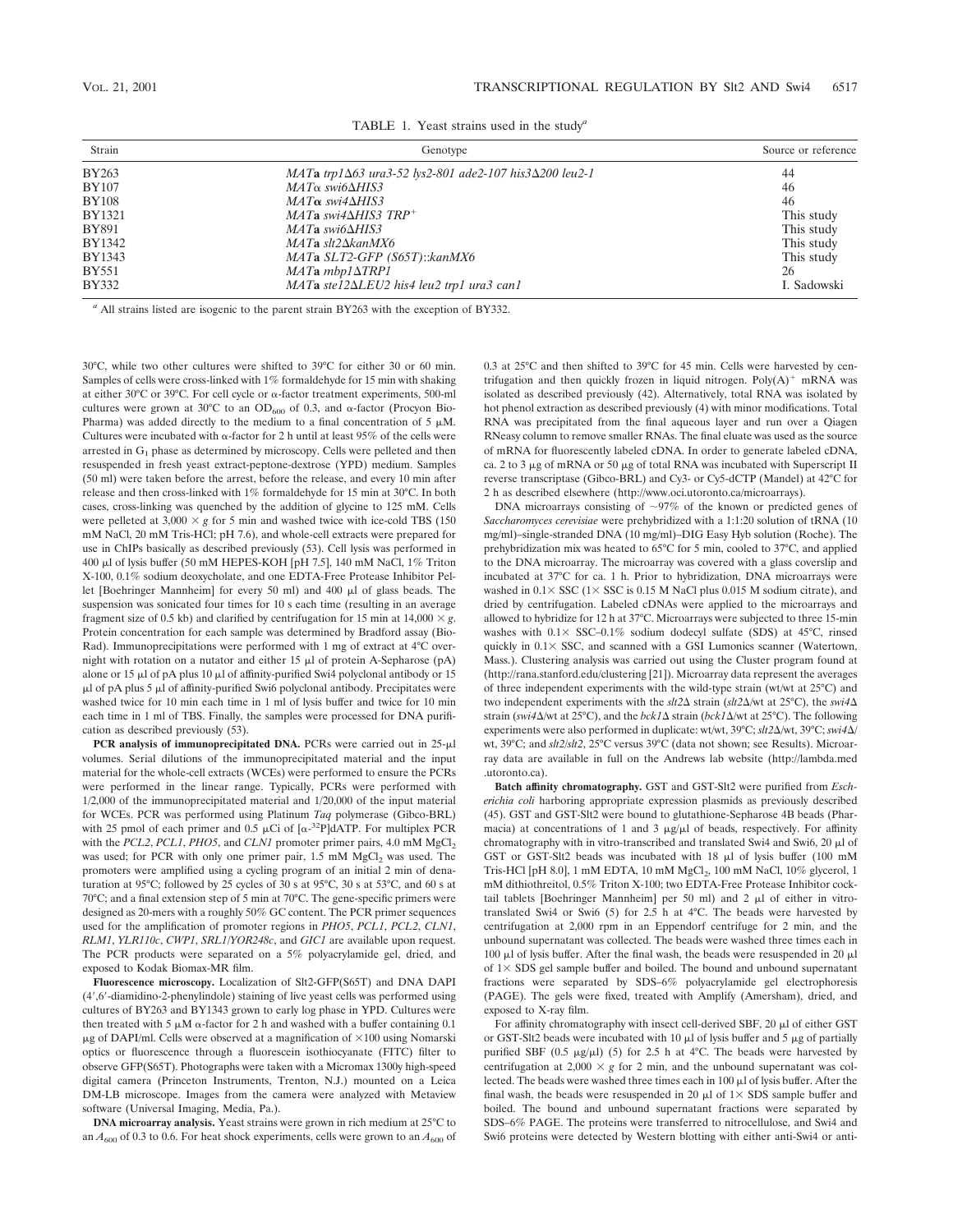

FIG. 1. Slt2/Swi4-dependent and Swi6-independent activation of a *PCL1-lacZ* reporter gene. Schematic diagram of the *PCL1* upstream regulatory region used to create a *CYC*::*lacZ* reporter construct. Locations of consensus SCB and MCB motifs are indicated. Wild-type (Wt, BY263), *swi4*Δ (BY108), *swi6*Δ (BY107), *mbp1*Δ (BY551), and  $\frac{1}{24}$  (BY1342) strains were transformed with the prPCL1<sub>-751-146</sub> reporter plasmid and grown at 30°C to log phase (open bars) or grown at 30°C to log phase and then heat shocked for 30 min at 39°C (filled bars). Cell lysates were made and  $\beta$ -galactosidase activity (Miller units) was determined. Activity depicted is the mean of three experiments; the error bars show the standard deviation for the three experiments.

Swi6 antibodies and detected using enhanced chemiluminescence as described previously (5).

**Northern blot analysis.** Yeast strains were grown at 30°C in YPD medium to an OD<sub>600</sub> of 0.4. For  $\alpha$ -factor treatment, cells were treated with 5  $\mu$ M  $\alpha$ -factor (Procyon BioPharma) for 2 h. Cells were pelleted at  $3,000 \times g$  in a 4°C centrifuge for 3 min, and RNA was isolated and Northern blotting was done as described previously (45). The probes used for the Northern blot analysis were a 600-bp *Eco*RI-*Hin*dIII fragment of the *ACT1* gene (44), PCR products containing the coding sequence of *PCL1* (45), *YLR110c, SRL1*, and *GIC1*. Sequences of PCR primers are available upon request. Probes were labeled using random-primed synthesis with Klenow DNA polymerase in the presence of  $[\alpha^{-32}P]$ dATP. For RNA quantitation, Northern blots were exposed on a Molecular Dynamics screen and scanned with a Molecular Dynamics PhosphorImager and analyzed with ImageQuant software (version 3.3).

### **RESULTS**

**Heat shock induction of PCL1 requires Slt2 and Swi4 but not Swi6.** Upon heat shock, Slt2 is required for a two- to threefold increase in transcript levels for numerous cell-cycleregulated genes, including the  $G_1$  cyclins *PCL1* and *PCL2* (28, 39). To characterize the molecular mechanism of the Slt2 dependent transcriptional response, we turned to an in vivo assay to analyze the roles of Swi6 and Swi4 in the Slt2-dependent transcription of *PCL1*. A *PCL1* reporter gene was constructed, and sequences spanning from  $-751$  to  $-146$  relative to the *PCL1* ATG were placed upstream of a *CYC*::*lacZ* reporter gene on a yeast vector to create the reporter plasmid  $prPCL1_{-751-146}$  (Fig. 1). To assay the contribution of SBF and Slt2 to the upstream activating sequence (UAS) activity of the  $prPCL1_{-751-146}$  reporter, we transformed the wild type and

*swi4*, *swi6*, *mbp1*, and *slt2* mutant strains with the prPCL1<sub>-751-</sub> 146 plasmid and the control plasmid *CYC1*::*lacZ* and then measured  $\beta$ -galactosidase activity. None of the transformants containing the control reporter gene produced  $\beta$ -galactosidase activity (data not shown), while a wild-type strain containing the prPCL1<sub>-751-146</sub> reporter gene had significant  $\beta$ -galactosidase activity at  $30^{\circ}$ C (Fig. 1). Upon heat shock, the  $\beta$ -galactosidase activity was induced twofold (Fig. 1). Thus, the behavior of the *PCL1* reporter gene in response to heat shock mirrors that of the endogenous *PCL1* gene (39). As previously shown, expression of the pr $PCL1_{-751-146}$  reporter gene was completely dependent on Swi4 (Fig. 1 [46]), under normal growth conditions; heat shock-dependent induction of the *PCL1* reporter was also largely dependent on Swi4 (Fig. 1). Surprisingly, we discovered that the upstream activation sequence (UAS) activity from the promoter of  $prPCL1_{-751-146}$  was independent of Swi6 (Fig. 1). Even though there is one consensus MCB element in the *PCL1* promoter, deletion of *MPB1* did not affect prPCL1<sub>-751-146</sub> reporter activity. Furthermore, heat shock-dependent induction of the *PCL1* reporter gene was completely eliminated in the  $\frac{st2\Delta}{\pi}$  strain (Fig. 1), a finding consistent with previous Northern blot experiments (39). The Swi4-Slt2-dependent but Swi6-independent regulation of the reporter gene was also seen using an upstream segment of the *PCL1* promoter lacking all consensus SCB and MCB elements but containing degenerate matches to the SCB sequence  $(-751$  to  $-363$ ; data not shown). In addition to the reporter gene assays, Northern blot analysis was also performed to assay *PCL1* transcript levels in log phase cultures of wild-type, *swi4*∆, and *swi6*∆ strains (see Fig. 6). These blots confirmed that expression of *PCL1* was dependent on Swi4 but independent of Swi6.

**Localization of Swi4 and Swi6 to the promoters of PCL1 and** PCL2 during G<sub>1</sub> phase, pheromone-treatment, and heat shock. *PCL1* gene expression peaks in late  $G_1$  (52) and the promoter of *PCL1* contains multiple SCB elements (46). Although Swi6 is only required for the proper cell cycle-dependent expression of a number of SBF target genes, we were surprised to find that the heat shock-dependent induction of *PCL1* was independent of Swi6 (see above). Studies to date show that both Swi4 and Swi6 are required for SCB-driven gene expression; in the absence of Swi6, Swi4 is unable to bind SCBs both in vitro (5) and in vivo (23, 33).

To directly examine the association of Swi4 and Swi6 with the *PCL1* and *PCL2* promoters, we performed ChIP assays by using affinity-purified Swi4 and Swi6 polyclonal antibodies. Cells were synchronized in early  $G_1$  with  $\alpha$ -factor and then released into fresh medium to allow the cells to progress through a synchronous cell cycle. Samples were taken at 10 min intervals following release from  $\alpha$ -factor and were analyzed for position in the cell cycle by propidium iodide staining and fluorescence-activated cell-sorting. Cells begin to traverse the  $G_1$ -S boundary 20 min after release (data not shown). For each time point, the cells were fixed with formaldehyde and chromatin was isolated using either the Swi4 or Swi6 antibodies. The abundance of specific DNA sequences within the immunoprecipitates was measured by using PCR and appropriate primer pairs. Each reaction mixture contained four sets of primers, which enabled us to simultaneously measure the relative abundance of Swi4 and Swi6 at the promoters of *PCL1, PCL2, CLN1*, and *PHO5*. For *PCL1*, *PCL2*, and *CLN1*,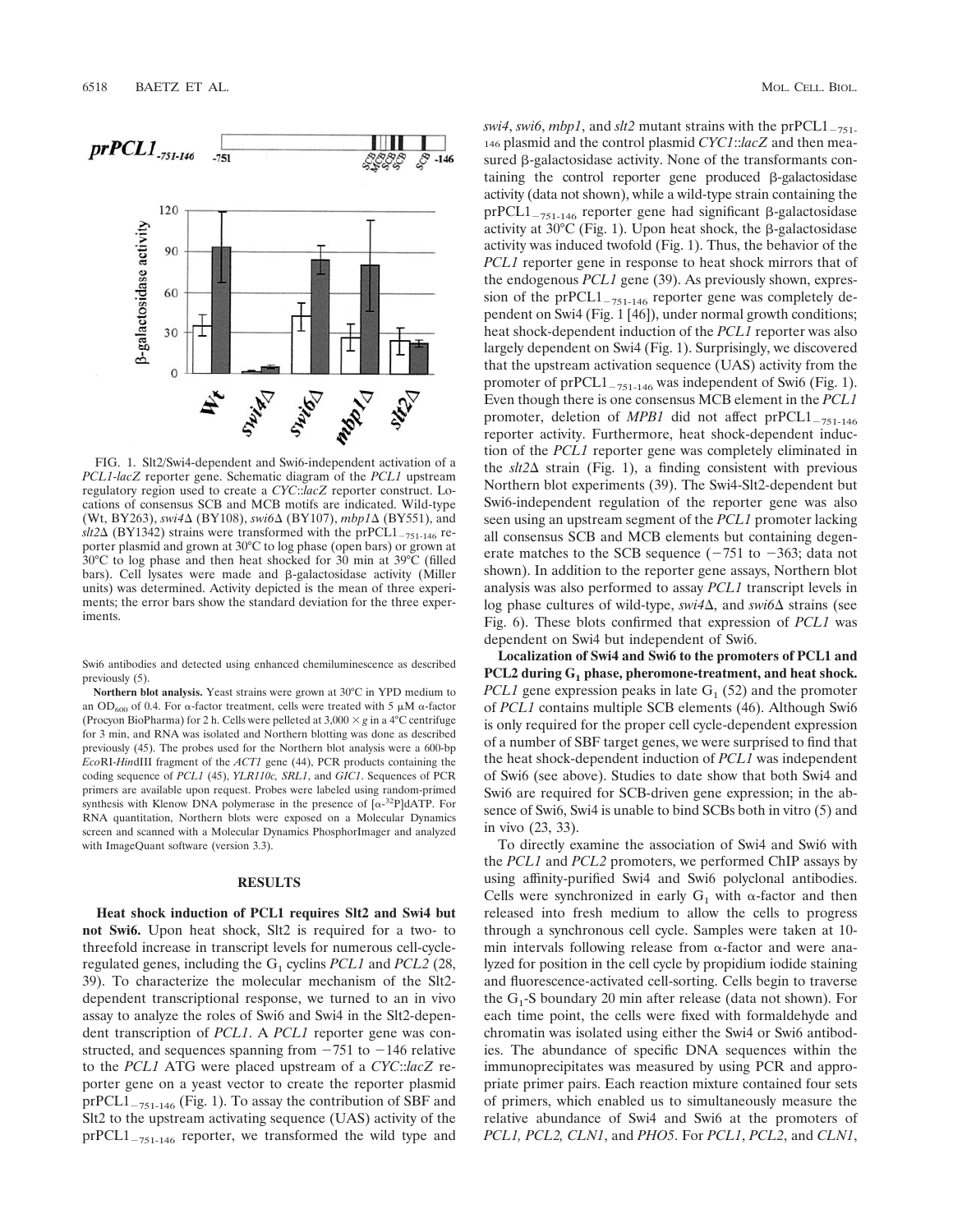

FIG. 2. Swi4 and Swi6 localization to the promoters of *PCL1* and *PCL2* during the cell cycle and after  $\alpha$ -factor and heat shock treatment. (A) Cell cycle ChIP using affinity-purified Swi4 antibodies (left panel) and Swi6 antibodies (right panel). A wild-type strain (BY263) was grown to midlog phase and then blocked in  $G_1$  with  $\alpha$ -factor. Cells were inoculated into fresh medium lacking  $\alpha$ -factor, and samples were taken every 10 min. Samples taken of the unsynchronized log-phase culture (log), the  $G_1$  arrested cells ( $\alpha$ -factor), and the 10-min time points were cross-linked with formaldehyde. WCEs were made, and ChIP was done using pA alone or pA plus affinity-purified Swi4 or Swi6 antibodies as indicated. In the top panels multiplex PCR was performed to amplify the promoter regions of *PCL2, PCL1, PHO5*, and *CLN1* in each of the ChIP samples, in an immunoprecipitation with extract which was not cross-linked (NX), and in WCEs. The graphs depict the results of phosphorimager analysis of each PCR product. The results are expressed as a percentage of the product in the WCE. The experiment shown is representative of three independent experiments with Swi4 antiserum and two with Swi6 antiserum. (B) Heat shock ChIPs. Cultures of a wild-type strain (BY263) grown at either 30°C (white bars) or 30°C, followed by heat shock at 39°C for 30 min (gray bars) or 60 min (black bars) were cross-linked with formaldehyde. Lysates were made, and ChIP was performed using pA or with affinity-purified Swi4 antibodies ( $\alpha$ -Swi4) or affinity-purified Swi6 antibodies ( $\alpha$ -Swi6). PCR was performed to amplify the promoters of *PCL1*, *PCL2*, and *PHO5* in the ChIP samples and in WCE. The bar graphs depict the results of phosphorimager analysis of each PCR product. The results are expressed as a percentage of the product in WCE.

the primer pairs were designed to straddle any recognizable SCB or MCB elements. *PHO5* was chosen as a negative control since there are no detectable SCB or MCB elements in its promoter, its transcription is not cell cycle regulated (52), and

there have been no reports of Swi4- or Swi6-dependent transcription of *PHO5*. ChIP using either affinity-purified Swi4 or Swi6 antibodies did not enrich for *PHO5* promoter DNA above that seen in negative control assays using pA alone (Fig. 2A) or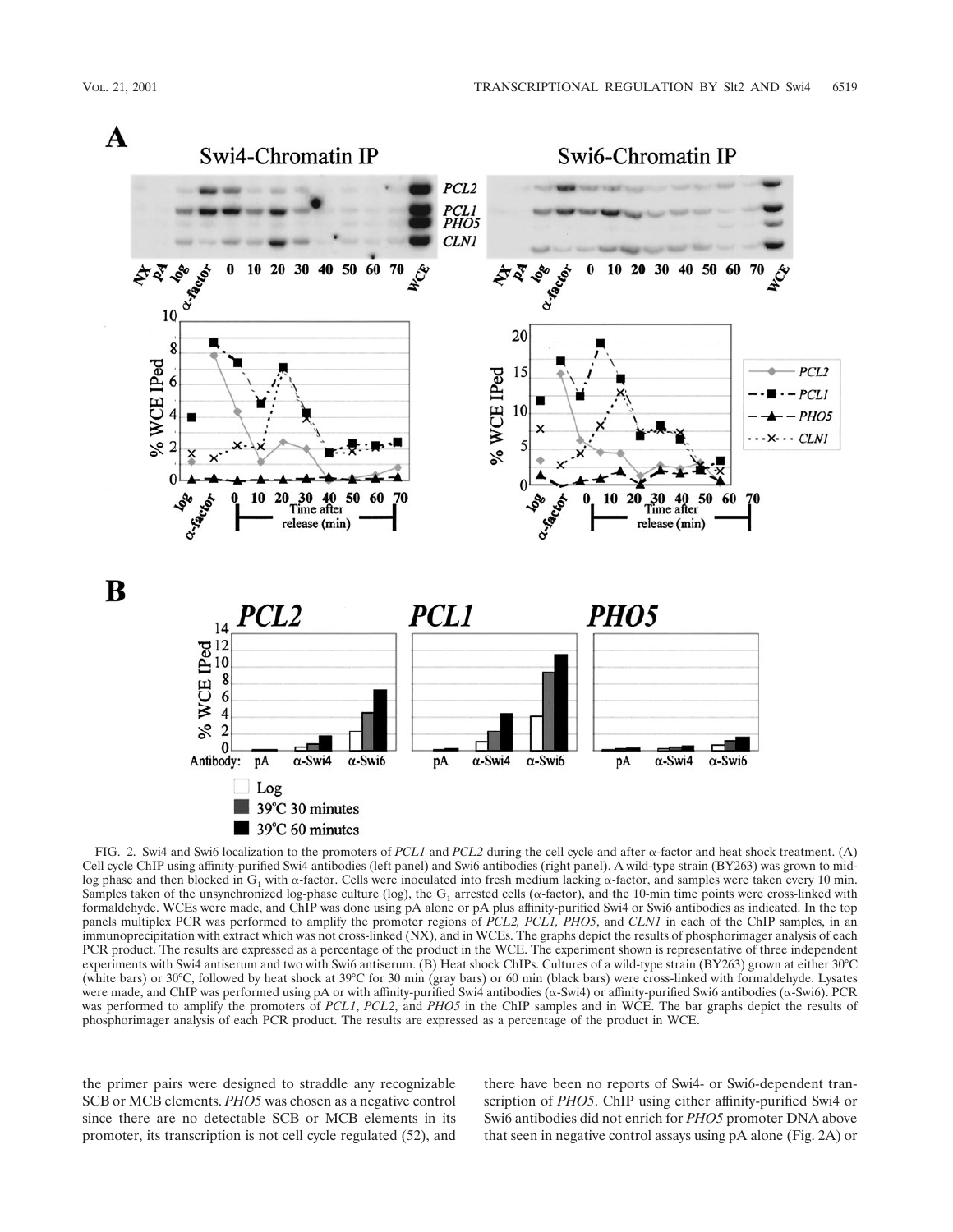in a ChIP assay using non-crossed-linked lysates (NX, Fig. 2A). Further, ChIP with *swi4*∆ or *swi6*∆ strains and affinity-purified Swi4 or Swi6 antibodies, respectively, did not enrich for *PCL1*, *PCL2*, or *CLN1* promoter DNA (data not shown), while enrichment of these promoter regions was seen in the ChIPs from a wild-type strain. Taken together, these assays suggest that our ChIPs are specifically enriched for DNA bound by Swi4 and Swi6 in vivo.

The localization of Swi4 and Swi6 to the *CLN1* promoter peaked in late  $G_1$ , coincident with the normal cell-cycle-dependent activation of genes by SBF (Fig. 2A, 20-min time point). SBF also interacted with the promoter of *CLN2* at the same time (data not shown). Thus, our ChIP assays, using either Swi4 or Swi6 antibodies, provide a representative snapshot of what is occurring in vivo during the cell cycle. The cell cycle expression of *PCL1* is similar to that of *CLN1* and *CLN2*, and we found that peak localization of Swi4 to the *PCL1* promoter also occurred at 20 min. Expression of *PCL2* peaks earlier than that of *PCL1* and *CLN1* and is partially dependent on Swi5 (1). We did not detect a strong Swi4 or Swi6 association with the *PCL2* promoter during the cell cycle in our ChIP experiments. We may have failed to capture peak binding of SBF to the *PCL2* promoter in the time points used in our assay. Alternatively, SBF binding to the *PCL2* promoter may not be required for cell cycle regulation of *PCL2*.

Having established a ChIP assay for SBF localization, we next examined SBF promoter localization under conditions that activate the Slt2-MAPK pathway. Upon  $\alpha$ -factor treatment, expression of the *CLN1*, *CLN2*, and *PCL1* cyclin genes is repressed. In contrast, expression of the *PHO85* cyclin *PCL2* is immediately induced in response to  $\alpha$ -factor treatment and by overexpression of *STE12*, the transcription factor activated by the pheromone response pathway (44, 47). Our ChIP assay showed that Swi4 and Swi6 localization to either the *CLN1* promoter (Fig. 2A) or the *CLN2* promoter (data not shown) remained low during  $\alpha$ -factor treatment. However, localization of Swi4 and Swi6 to the *PCL2* promoter dramatically increased (Fig. 2A). Remarkably, even though the *PCL1* gene is not expressed during  $\alpha$ -factor treatment, Swi4 and Swi6 localization to the *PCL1* promoter also increased upon  $\alpha$ -factor treatment. Therefore, increased association of SBF to the *PCL1* promoter during  $\alpha$ -factor treatment is not sufficient for *PCL1* expression. Nonetheless, we conclude that pheromone treatment promotes increased association of SBF to the promoters of a subset of genes.

We next asked whether heat shock also affected the localization of SBF to the promoters of *PCL1* and *PCL2*. ChIP experiments were performed on cross-linked cells that were grown at 30°C or cells that were grown at 30°C and heat shocked at 39°C for either 30 or 60 min. We used Phosphor-Imager analysis to compare the PCR product of the ChIP to that of the WCE. Heat shock increased the localization of both Swi4 and Swi6 to the promoters of *PCL1* and *PCL2* (Fig. 2B) but not to the promoter of *CLN1* (data not shown). In summary, under two conditions that activate the MAPK Slt2, heat shock and  $\alpha$ -factor treatment, SBF localization to the promoters of *PCL1* and *PCL2* increases.

-**-Factor-dependent induction of PCL2 expression is dependent on Slt2 and SBF.** Since we saw increased localization of SBF to *PCL* promoters during pheromone treatment, we next

investigated the role of Slt2 in this process. First, we asked whether SBF and Slt2 are required for the pheromone-dependent induction of *PCL2* expression. We used both a reporter gene construct containing sequences 5' to the *PCL2* transcriptional start (Fig. 3A) and Northern blot analysis (Fig. 3B) to assay *PCL2* expression. The sequences upstream of *PCL2* contain a consensus binding site or PRE (pheromone response element) for Ste12 (reviewed in reference 40). As expected, the  $\alpha$ -factor-dependent induction of both the *PCL2* reporter gene and the endogenous *PCL2* gene were fully dependent on Ste12 (Fig. 3A and B). However, induction of *PCL2* during -factor treatment was also dependent on Swi4 and Swi6 and partially dependent on Slt2 (Fig. 3; also see Discussion). Our results suggest that there may be an activation event specific to SBF on the promoter of *PCL2* during the pheromone response.

Immunolocalization studies have been conducted using a C-terminally tagged Slt2 expressed from a plasmid vector (31). In these experiments, Slt2-HA was nuclear during growth at 24°C and present throughout the cell when cells were grown for extended periods of time at 39°C. Our work predicts that Slt2 will also be nuclear upon  $\alpha$ -factor treatment; therefore, we assayed Slt2 localization in live cells treated with  $\alpha$ -factor. To do this, we fused green fluorescent protein (GFP) to the C terminus of Slt2 at its endogenous locus to generate Slt2-GFP. Genetic tests and in vitro kinase assays confirmed that Slt2- GFP was fully functional (data not shown). Under normal growth conditions at 30°C, specific localization of Slt2-GFP was not detectable, even though Western blot analysis showed that Slt2-GFP was expressed (data not shown). We presume that the Slt2-GFP signal was either too low or was too dispersed throughout the cell for detection. However, upon  $\alpha$ -factor treatment for 1 h, cells expressing the genomically tagged Slt2-GFP had distinct nuclear staining, as well as clear staining at the shmoo tip in some cells (Fig. 3C). We conclude that, upon  $\alpha$ -factor treatment, Slt2 is localized to the nucleus, where it may act directly on components of SBF, Swi4 and Swi6.

**Localization of SBF to the promoters of PCL1 and PCL2 upon heat shock and pheromone treatment is partially dependent on Slt2.** Since we saw increased binding of SBF to the promoters of *PCL1* and *PCL2* in two conditions that activate Slt2, we next tested the localization of SBF to *PCL* promoters in a *slt2* $\Delta$  strain. We used Swi4 and Swi6 polyclonal antibodies to immunoprecipitate chromatin from formaldehyde crosslinked wild-type and  $\text{str2}\Delta$  cells that were either in log phase, heat shocked at 39°C for 60 min, or treated with  $\alpha$ -factor for 2 h. Since both heat shock and  $\alpha$ -factor treatment cause cell lysis in  $slt2$  mutant cells, both the wild-type and  $slt2\Delta$  cells were grown in medium containing sorbitol. The addition of sorbitol did not affect  $\alpha$ -factor induction of *PCL2* promoter activity or heat shock induction of *PCL1* promoter activity (data not shown). In cells grown at 30°C, Swi4 and Swi6 associated with the *PCL1* and *PCL2* promoters at similar levels in both wildtype and  $\text{st2}\Delta$  cells (Fig. 4, log columns). Upon heat shock of wild-type cells, the localization of Swi4 and Swi6 to both the *PCL1* and *PCL2* promoters increased (Fig. 2B and 4). However, in  $\text{str2}\Delta$  cells, the enhanced localization of Swi4 and Swi6 to the promoters of *PCL1* and *PCL2* was reproducibly reduced (Fig. 4B). As described above,  $\alpha$ -factor treatment of wild-type cells also resulted in increased localization of Swi4 and Swi6 to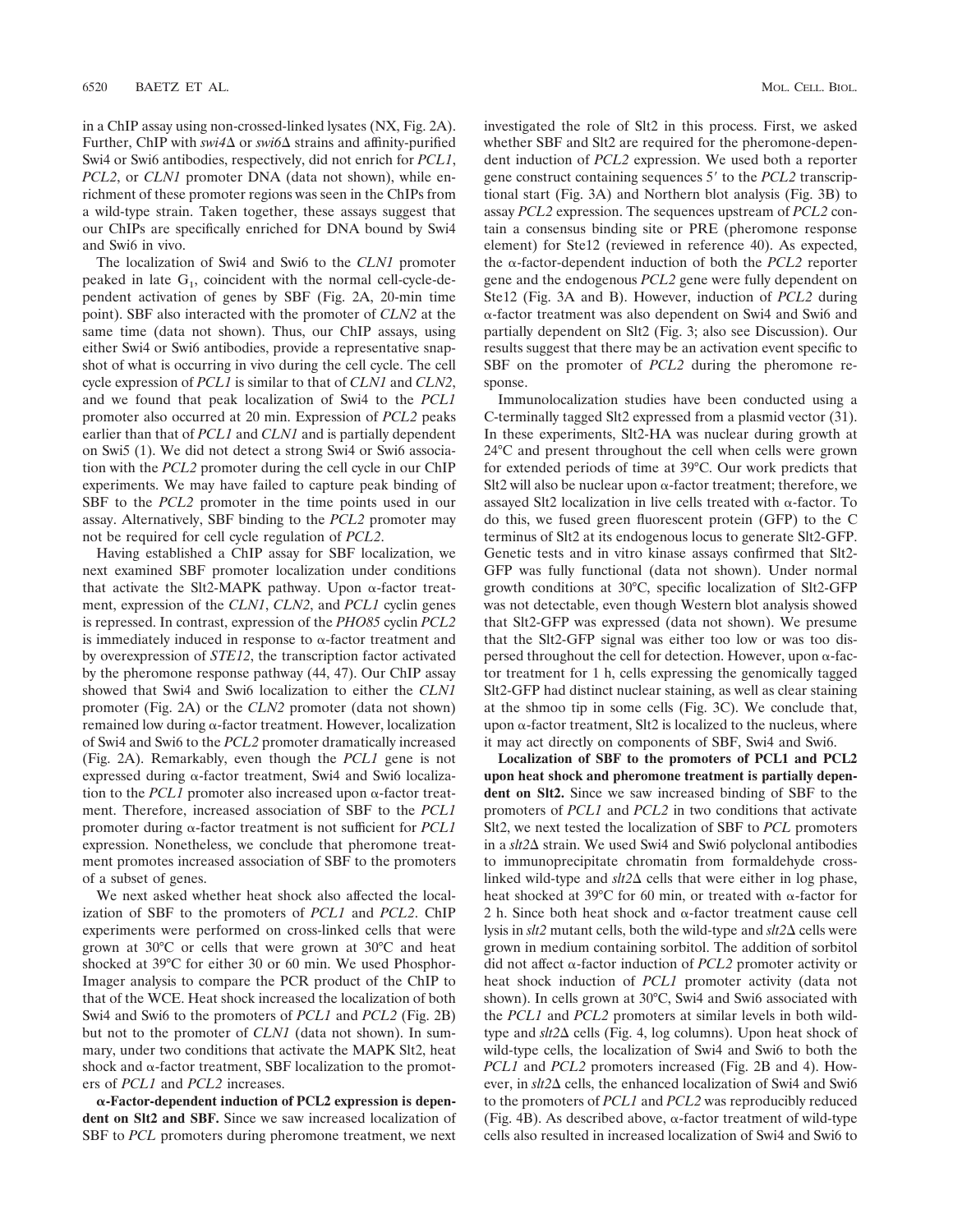





## $Slt2-GFP$

# DAPI



FIG. 3. Slt2 and SBF activity during  $\alpha$ -factor treatment. (A) *PCL2* reporter gene assay. Above the graph is a schematic diagram of the *PCL2* promoter region used to create the *PCL2-lacZ* reporter construct prPCL2-989-82. The locations of the consensus SCB, MCB, and PRE elements are indicated. The graph shows  $\alpha$ -factor-induced expression of β-galactosidase from the prPCL2<sub>–989-82</sub> reporter plasmid. Wild-type (wt BY263), *swi4*Δ (BY1321), *swi6*Δ (BY891), *slt2*Δ (BY1342), and *ste12*Δ (BY332) strains were transformed with prPCL2<sub>-989-82</sub>. The transformants were grown to mid-log phase (open bars) or grown to mid-log phase and treated with  $5 \mu M$   $\alpha$ -factor for 2 h (filled bars). Cell lysates were made, and the  $\beta$ -galactosidase activity (Miller units) of each strain was determined. Activity depicted is the mean of three experiments; the error bars show the standard deviations for the three experiments. (B) *PCL2* Northern blots. The indicated strains were grown to log phase or grown to log phase and treated with 5  $\mu$ M  $\alpha$ -factor for 2 h. Total RNA was isolated and probed with *PCL2*, followed by the loading control *ACT1*. Indicated across the bottom is the fold induction of  $PCL2$  expression after  $\alpha$ -factor treatment for each strain. Gel shown is representative of three independent experiments. (C) Subcellular localization of Slt2 after  $\alpha$ -factor treatment. BY1343 cells (*SLT2*::*GFP*) were grown in rich medium to early log phase and then treated with 5  $\mu$ M  $\alpha$ -factor for 2 h. Cells were then washed once with buffer containing DAPI and once with water before examination by fluorescence microscopy at a magnification of  $\times 1,000$ . Cells were exposed to fluorescent light through an FITC filter for 400 ms in order to visualize Slt2-GFP. Wild-type (BY263) cells treated identically showed no fluorescence. Photographs of the same fields viewed with Nomarski optics (DIC) and stained with DAPI to visualize cell nuclei are shown.

the *PCL1* and *PCL2* promoters (Fig. 3 and 4). As for heat shock, the localization of SBF to the *PCL1* and *PCL2* promoters after pheromone treatment was reproducibly reduced but not eliminated in  $s\,t2\Delta$  cells (Fig. 4). We conclude that Slt2 contributes to the increased localization of SBF to the promoters of *PCL1* and *PCL2* upon heat shock and  $\alpha$ -factor treatment.

**DNA microarray analysis of**  $swi4\Delta$  **and**  $slt2\Delta$  **mutants. Thus** far, our experiments have identified one gene, *PCL1*, whose expression depends on *SLT2* and *SWI4*. To determine whether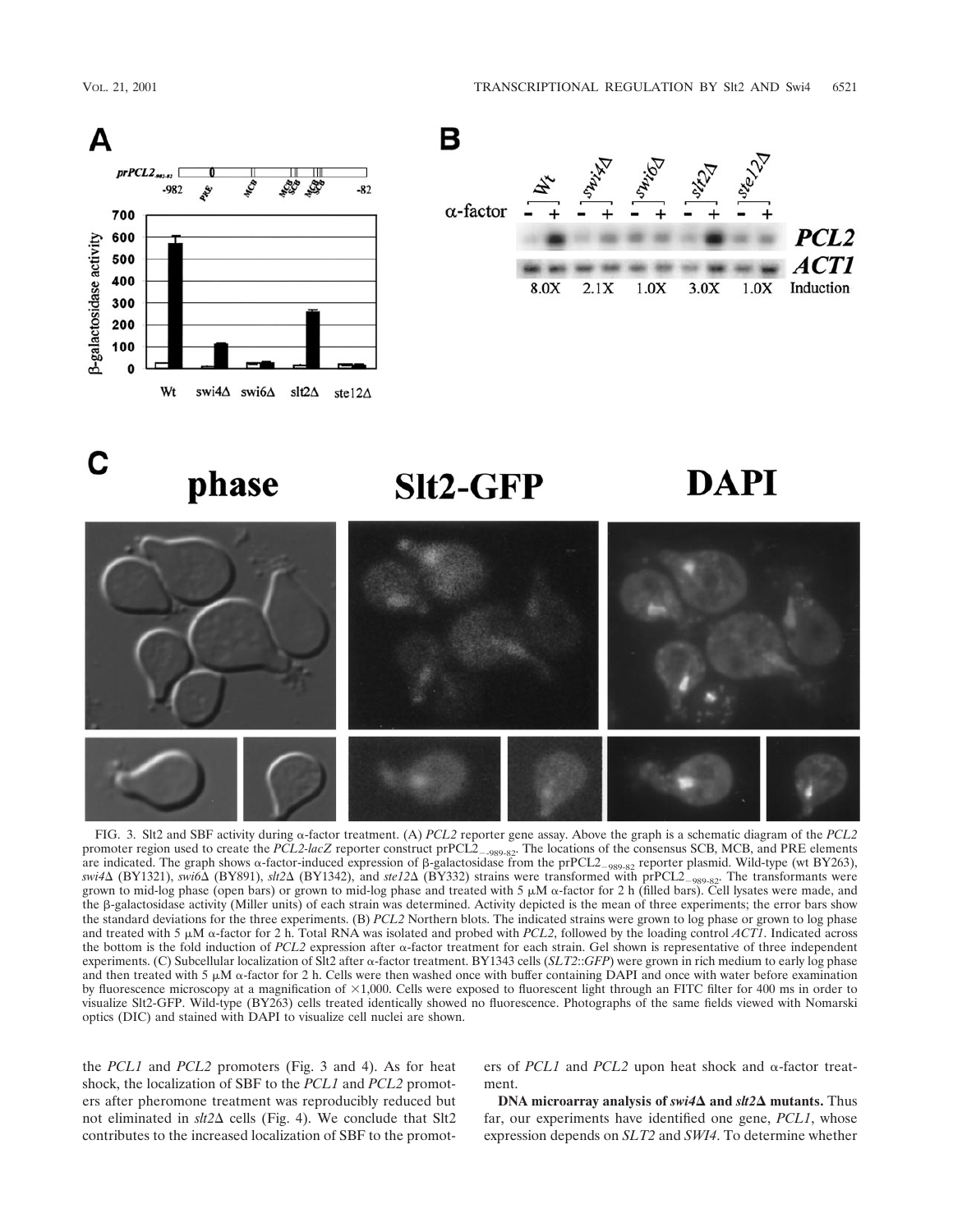



FIG. 4. Slt2 requirement for SBF localization to the promoters of *PCL1* and *PCL2*. (A) PCR amplification of ChIPs from wild-type and *slt2* strains. Wild-type (BY263) and *slt2*Δ (BY1342) cultures grown at 30°C (log), heat shocked for 1 h at 39°C (HS), or treated with α-factor for 2 h  $(\alpha)$  were cross-linked with formaldehyde. Lysates were made, and ChIPs were performed using pA alone, Swi4 antibodies (Swi4-Ip), or Swi6 antibodies (Swi6-Ip). Multiplex PCR was used to amplify the promoter regions of *PCL2*, *PCL1*, *PHO5*, and *CLN1* from each of the immunoprecipitated chromatin reactions and the WCE. (B) PhosphorImager analysis of each PCR product was performed, and the localization of Swi4 and Swi6 to the promoters of *PCL1*, *PCL2*, *PHO5*, and *CLN1* is depicted as percent WCE immunoprecipitated (%WCE Iped). Open bars, wild-type ChIPs; shaded bars,  $\frac{st2\Delta}{ChIPs}$ . The data shown are representative of two separate experiments.

*PCL1* is representative of a larger group of genes, we used DNA microarrays to assay for genes regulated by both *SLT2* and *SWI4*. We analyzed the genome-wide changes in transcription by using log-phase cultures of  $\text{slt2}\Delta$ ,  $\text{swi4}\Delta$ , and  $\text{bck1}\Delta$ strains grown at 25°C. We expected that the subtle effects of Slt2 on gene expression in log-phase cells meant that this analysis would provide an incomplete view of Slt2-Swi4-regulated genes. However, both Slt2 and Swi4 clearly have roles in the normal mitotic cell cycle, and we expected that strongly regulated genes may be uncovered (see Materials and Methods). We also assayed *slt2*∆ and *swi4*∆ cells at 39°C since transient heat shock causes a  $G_1$  delay and activation of Slt2, thus biasing ourselves to a population of cells in which both Swi4 and Slt2 are essential.

We first attempted to correlate the  $swi4\Delta$  and  $slt2\Delta$  profiles at 39 $^{\circ}$ C and found a poor degree of correlation ( $\rho = 0.04$ ). In fact, *swi4* $\Delta$  profiles at 25 and 39°C showed an extremely low degree of correlation ( $\rho = 0.12$ ), and the same was true for  $\delta$ slt2 $\Delta$  profiles at 25 and 39°C ( $\rho = 0.22$ ). We presume this lack of correlation reflects both the pleiotropic effects of heat shock and the multifunctional nature and nonoverlapping functions of Slt2 and Swi4. Since there was little overlap between *swi4* or *slt2*∆ profiles after heat shock, we instead focused on comparing the transcriptional profile from the wild-type strains to the patterns of gene expression in  $\frac{slt2\Delta}{}$ ,  $\frac{\frac{su}{4\Delta}}{}$ , and  $\frac{bck}{\Delta}$  cells at 25°C. Analysis of the gene expression profiles revealed that the *swi4* $\Delta$  signature correlated with both the *slt2* $\Delta$  and the  $bck1\Delta$  signatures ( $\rho = 0.39$  and 0.37 at 25°C, respectively), suggesting coregulation of genes by *SWI4* and the Slt2-MAPK pathway (see below for more details). As expected, the *slt2* and  $bck1\Delta$  profiles correlated to a high degree ( $\rho = 0.63$  for all genes), a finding consistent with published data showing that *BCK1* encodes the MEKK for Slt2 (reviewed in reference 25). In our comparison, we did not observe altered expression of previously characterized SBF targets, including *PCL1*, *PCL2*, *CLN1*, *CLN2*, *HO*, *GAS1*, *VAN2*, *KRE6*, and *CSD2*, a result consistent with previous work (28, 29, 39). This may be due to lack of cell synchrony, and we presume that an analysis of cell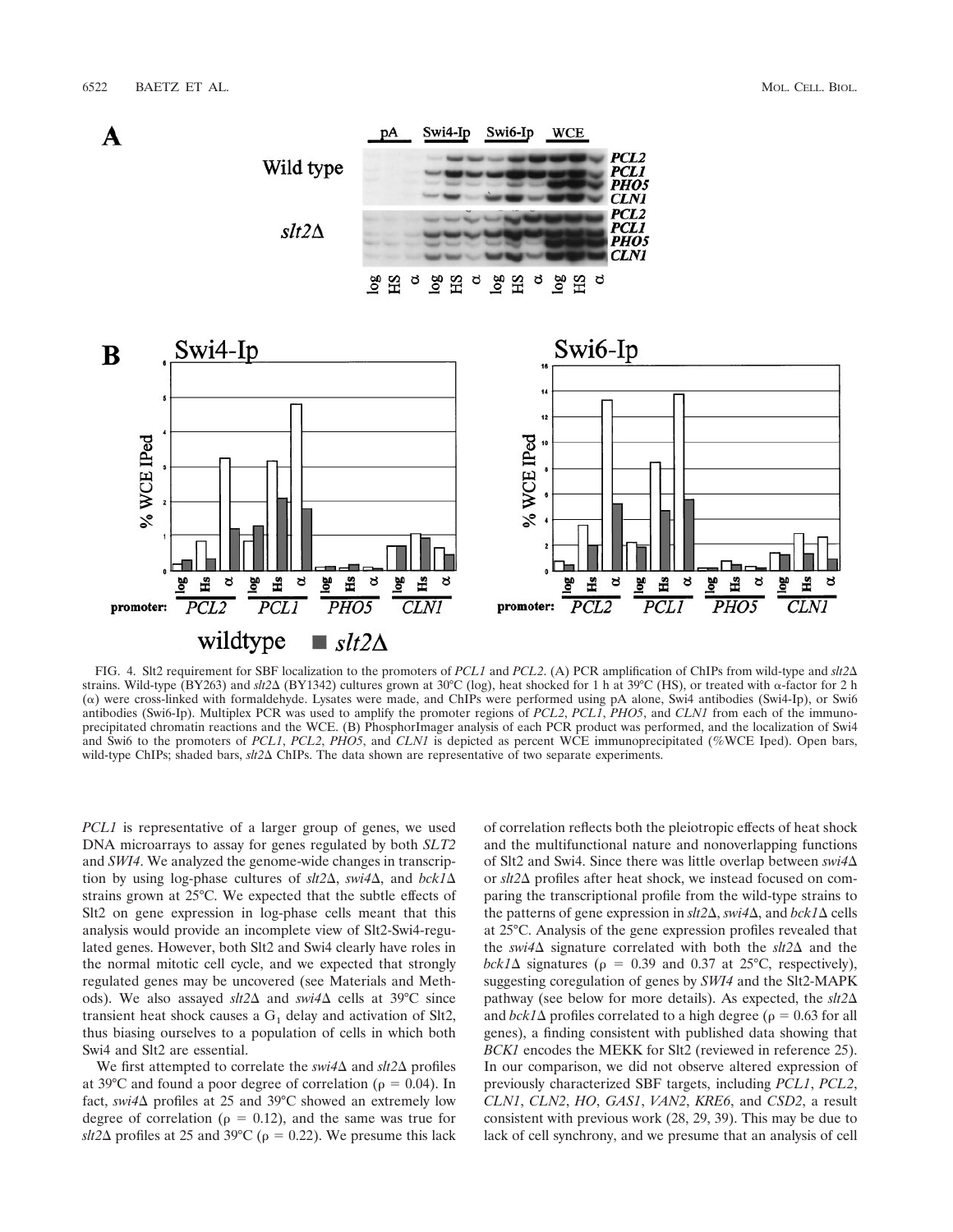



FIG. 5. DNA microarray analysis. Experiments are listed along the horizontal axis, and genes are listed along the vertical axis. Three independent DNA microarray datasets were generated (slt2 $\Delta$ -25°C, swi4 $\Delta$ -25°C, and bck1 $\Delta$ -25°C) and compared to two related data sets from previously published data (swi4 $\Delta$  and swi6 $\Delta$  [27]). Genes whose expression levels were reduced >1.8-fold in swi4 $\Delta$  and/or slt2 $\Delta$  cells are shown. Three control experiments were performed with wild-type RNA (wild-type by wild-type comparison) to validate the cutoff used in the experiments with the mutant strains (see Materials and Methods). Cell cycle expression data were obtained from the Stanford Cell Cycle Expression project and Spellman et al. (52). SCB and MCB elements were found using the SCPD and SGD databases available on the internet. Numbers below the colored squares indicate the intensity ratio between the mutant strain versus the wild-type strain grown under the same conditions and represent the average values from two independent experiments. A value of 1 indicates no change; only genes that were verified by Northern blot analysis are shown.

populations synchronized in  $G_1$  would enhance our ability to detect known SBF targets (12, 52). However, a focus on  $G_1$ specific cells would also preclude us from identifying potential genes that are regulated outside  $G_1$  phase by *SWI4* and *SLT2*, an important goal of our study.

In order to make more detailed predictions of potential Swi4-Slt2 target genes, we next compared our *swi4* $\Delta$  and *slt2* $\Delta$ profiles with previously published DNA microarray datasets (27, 47) relevant to our experiments (see below). Previous experiments include profiles of cells harboring activated alleles of *PKC1* (*PKC1-R398A*) and *RHO1* (*RHO-Q68H*), as well as  $swi4\Delta$  and  $swi6\Delta$  cells (27, 47). *PKC1* and *RHO1* profiles were chosen since both genes act upstream of *SLT2* and *SWI4* in a signaling cascade sensitive to cell integrity defects (25). Overall, our DNA microarrays agree well with previous studies of transcriptional effects following activation of the PKC1-Slt2 MAPK pathway (data not shown; see http://lambda.med .utoronto.ca).

We separated genes into classes based on their *SWI4*/*SWI6* dependence and their behavior in *bck1*∆ and *slt2*∆ cells or cells carrying activated *PKC1*. Of particular interest for this study were genes that showed Swi4 and/or Slt2 dependence and Swi6 independence. We selected only those genes whose expression profiles changed significantly in the mutant strains relative to the wild type  $(i.e., >1.8\text{-fold}$ ; see Materials and Methods). We identified several genes whose expression appeared dependent on both *SWI4* and *SLT2*. Some of these genes encoded ribosomal protein components; this subgroup of ribosomal protein genes is unlikely to be significant, since gene-specific error models place these genes with others whose levels fluctuate highly between microarray experiments (27). However, follow-up experiments (see below) showed that our microarray analysis indeed identified additional targets of Swi4 and Slt2. Expression of *YLR110c* and *GIC1* in log-phase cultures appeared dependent on *SWI4* and *SLT2* but independent of *SWI*6 (Fig. 5). *YRL110c* is a previously uncharacterized gene whose expression is not cell cycle regulated, although there is one consensus SCB element upstream of the gene. *GIC1* encodes a CRIB (Cdc42/Rac-interactive binding) motif-containing protein that associates with the Cdc42 GTPase to promote polarized cell growth (10, 11). *GIC1* transcription peaks in S phase, and *GIC1* overexpression can complement the temperature-sensitive phenotype of certain *swi4ts* alleles (M. Donoviel and B. Andrews, unpublished data). We also identified genes whose expression was dependent on Swi4 but independent of both Swi6 and Slt2 (data not shown and Fig. 5 [see website mentioned above]). We performed follow-up studies on one of these genes, *SRL1*, since Swi6 independence is an unusual property for Swi4-regulated genes (see below). It is of interest to note that *SLT2* was upregulated in  $swi4\Delta$  and  $swi6\Delta$  strains, suggesting that the *SLT2* pathway may be activated in the absence of *SWI4* or *SWI6*. This result suggests that *SWI4* and *SWI6* may play some part in downregulating the status of the Slt2-MAPK pathway (36). In summary, our DNA microarray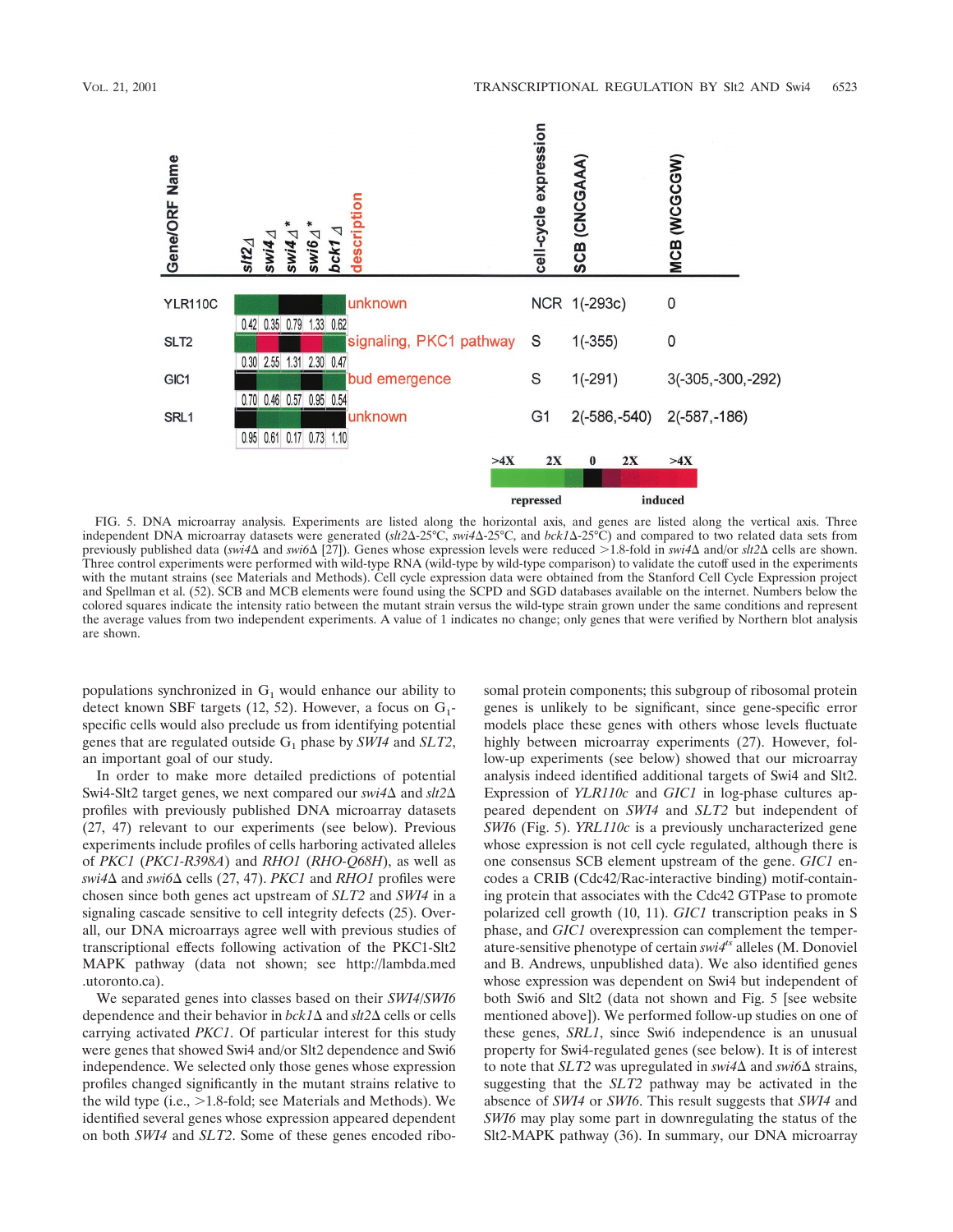

FIG. 6. Northern blot analysis and Swi4 localization to the promoters of newly identified Swi4-Slt2-dependent genes. (A) Northern blot analysis of a subset of proposed Swi4- and/or Slt2-dependent genes. Wild-type (Wt, BY263), *swi4*- (BY108), *swi6*- (BY107), and *slt2*- (BY1342) cells were grown to mid-log phase at 30°C, and total RNA was isolated and probed with the indicated open reading frame (ORF). A probe for *ACT1* was used as a loading control. Autoradiograms shown are representative of one of three experiments. PhosphorImager analysis was performed, and the signal of each ORF was standardized to the *ACT1* loading control (volume ORF/volume *ACT1*). The average standardized signal of three experiments is indicated beneath each lane. The standard deviation for each triplicate was 10% of the average. (B) Swi4 localization to the promoters of Swi4-Slt2-dependent genes. Wild-type (Wt, BY263), *swi6*Δ (BY107), and *swi4*Δ (BY108) cultures grown at 30°C (log) were cross-linked with formaldehyde, WCEs were made, and ChIPs were performed using pA or Swi4 antibodies (Swi4-IP). Multiplex PCR was performed as indicated for the ChIP samples and on fivefold serial dilutions of the WCE to amplify the promoter regions of the genes listed to the left of the panel. *RLM1* and *PHO5* were included as negative controls. *CWP1* was identified as a putative SBF target in a genome-wide ChIP experiment (29) but did not immunoprecipitate with Swi4 antibodies in our experiment.

analyses identified genes that were candidates for coregulation by *SLT2* and *SWI4* and for *SWI6*-independent regulation by *SWI4.*

**Swi6 independence of newly identified Slt2-Swi4-dependent genes.** Our *PCL1* experiments suggested that genes regulated by Slt2 and Swi4 may also be independent of Swi6. Indeed, our analysis of DNA microarray data revealed genes whose expression appears dependent on Swi4 but independent of Swi6 (Fig. 5 [27]). To further explore our microarray results, we performed both Northern blot analysis and Swi4 ChIP on the Swi4- and Slt2-dependent genes (*YLR110c* and *GIC1*) and one Swi4-dependent gene (*SRL1*) identified in our microarray experiments. Although *PCL1* was not identified in our DNA microarray analysis, we included it in our analysis.

For Northern blot analysis, we used probes for the selected genes on RNA isolated from wild-type, *swi4*Δ, *swi6*Δ, and *slt2*Δ strains cultured at 30°C (Fig. 6A). As expected from our *PCL1* promoter analysis (Fig. 1), *PCL1* expression is dependent on Swi4 and independent of Swi6. As predicted from our microarrays, *YLR110c* and *GIC1* expression was also dependent on both Slt2 and Swi4. Interestingly, like *PCL1*, *YLR110c* and *GIC1* expression was independent of Swi6. We conclude that our microarray analysis has identified additional genes that appear to be bona fide targets of Swi4 and Slt2.

To test whether the new genes that we identified in our DNA microarray experiments were direct targets of Swi4, we used our ChIP assay to determine whether Swi4 localized to their promoters. Our attempts at localizing Slt2 to the promoters of either *PCL1* or *PCL2* have been unsuccessful (data not shown). We performed Swi4 ChIPs on extracts prepared from wild-type, *swi6*∆, and *swi4*∆ strains cultured at 30°C. Primers were designed to specifically amplify the promoter regions of selected Swi4- and/or Slt2-dependent genes and to straddle any recognizable SCB elements. As expected, Swi4 did not immunoprecipitate the negative control promoter *PHO5* or the promoter of *RLM1* (Fig. 6B), whose expression is dependent on the activation of the *PKC1* pathway and independent of Swi4 (20, 47). However, we did detect in wild-type cells Swi4 localization to the promoters of *YLR110c* and *PCL1* and the shared promoter of *SRL1* and *YOR248c*. We also detected localization of Swi4 to the promoter of *GIC1*; however, this localization was significantly weaker than the others. In *swi6* $\Delta$  strains, Swi4 still localized to the promoters of *YLR110c, SRL1* and *PCL1,* at only a slightly reduced level (Fig. 6B). Although Swi4 can bind to the promoters tested in the absence of Swi6, our experiments with the *PCL1* promoter suggest that Swi6 may be present with Swi4 in the wild-type situation. Interestingly, as summarized in Fig. 5, *YLR110c* is not classified as a cell-cycleregulated gene by DNA microarray analysis (12, 52), suggesting that regulation of Swi4 by Slt2 may allow Swi4 to regulate genes whose expression is not restricted to late  $G_1$ .

**Swi4 interacts directly with Slt2 in vitro.** Activation of the *PKC1* pathway by a number of stimuli results in Slt2-dependent phosphorylation of Swi6 (39). These results have led to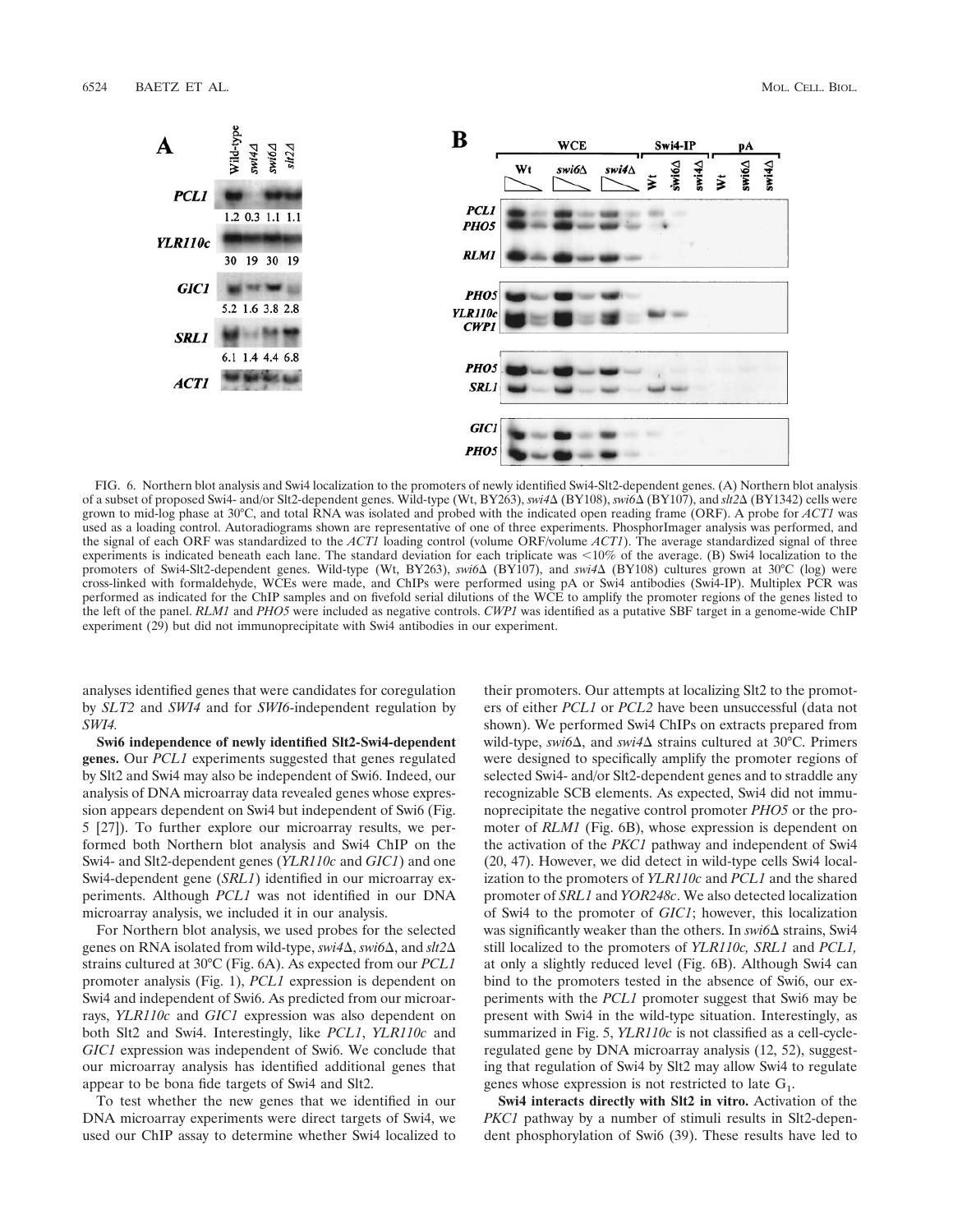

FIG. 7. Binding of Slt2 to Swi4 and Swi6 in vitro. (A) Five micrograms of partially purified SBF derived from insect cell extracts was incubated with either GST or GST-Slt2 immobilized on glutathione beads. The unbound (U) and bound (B) fractions were separated by SDS–6% PAGE. The gels were blotted and incubated with Swi4 antiserum (lanes 1 to 4) or Swi6 antiserum (lanes 5 to 8) to identify Swi4 or Swi6 proteins. The migration positions of molecular mass markers are indicated to the left (in kilodaltons). (B) Two microliters of in vitro-translated Swi4 and Swi6 were incubated with either GST or GST-Slt2 immobilized on glutathione beads. The unbound (U) and bound (B) fractions were separately by SDS–6% PAGE. The migration positions of molecular mass markers are indicated to the left (in kilodaltons).

the suggestion that Slt2 may regulate gene expression through phosphorylation of Swi6 (39). Several results suggest that phosphorylation of Swi6 by Slt2 may not be of regulatory significance. First, our promoter analysis of *PCL1*, along with DNA microarray and Northern blot analysis, suggests that expression of Swi4-Slt2-dependent genes may be partially or fully independent of Swi6. Second, our ChIP experiments showed Swi4 localization to the promoters of *PCL1*, *YLR110c*, and *SRL1* genes in the absence of Swi6 (Fig. 6B). Finally, a phosphorylation site mutant of Swi6, Swi6-SA4 (50), which cannot be phosphorylated by Slt2 in vivo, does not display any obvious cell integrity defects (data not shown). As discussed previously, Swi6 independence is an unusual feature of Swi4-dependent genes, and no other SCB-containing reporter construct has displayed Swi6 independence. Together, these results suggest that Slt2 may not modulate the activity of Swi6. Instead, Slt2 may regulate Swi4, possibly through direct interaction of Slt2 with Swi4.

To test whether Slt2 interacts directly with Swi4, we fused *SLT2-HA* to GST (*GST-SLT2*) and performed batch affinity chromatography assays. Slt2-HA was previously used to show phosphorylation of Swi4 and Swi6 and also for coimmunoprecipitation with SBF from crude yeast extracts (39). GST or GST-Slt2 was incubated with full-length Swi4 and Swi6 that was transcribed and translated in vitro (Fig. 7B). The GST-Slt2

fusion bound full-length Swi4 but did not bind full-length Swi6 (Fig. 7B). This result suggests that Slt2 can interact directly with Swi4 but not with Swi6. Previous coimmunoprecipitation experiments with crude yeast extracts showed Swi6 coimmunoprecipitation with Slt2. To test whether Swi6 coimmunoprecipitation occurs only in the context of SBF, we incubated GST or GST-Slt2 with partially purified SBF produced in insect cells (5). Both Swi4 and Swi6 were detected in the bound fraction when SBF was incubated with GST-Slt2 (Fig. 7A). Together, our batch affinity chromatography experiments demonstrate that Slt2 interacts directly with Swi4 but not with Swi6.

### **DISCUSSION**

We have used genetic and biochemical approaches, along with DNA microarray analysis, to describe genes whose expression is dependent on both the cell cycle transcription factor Swi4 and the *PKC1*-activated MAPK Slt2. Genes that are sensitive to both Slt2 and Swi4 appear to be uniquely regulated, which may reflect the ability of Slt2 to modulate the activity of Swi4; in particular, regulation of Swi4 by Slt2 may allow Swi4-dependent transcription in the absence of Swi6 (summarized in Fig. 8 and discussed further below). Our study also implies roles for Swi4 beyond its prominent role in controlling cell-cycle-dependent transcription.

**Swi4 and Slt2 coregulate a subset of genes.** In order to understand the transcriptional role of Swi4 and Slt2 in maintaining cell wall integrity, we performed DNA microarray analysis to identify genes that require both Slt2 and Swi4 for their expression. Through careful analysis of our microarray data and other published datasets, we identified genes whose expression was reduced in both *SWI4* and *SLT2* deletion strains (Fig. 5). Although Northern blot analysis and ChIP experiments generally support the validity of the microarray data, we are unlikely to have identified all Slt2-Swi4-dependent genes. First, we performed our microarrays using RNA probes from log-phase cells in an attempt to minimize cell cycle effects. Second, many Slt2-dependent transcriptional effects range from 1.2- to 2-fold changes (28, 30, 39), which is below the cutoff for our microarray analysis (1.8-fold). Indeed, our limits exclude the possibility of identifying known Slt2-Swi4-dependent genes, including *PCL1* and several cell wall biosynthetic genes (28).

As expected, we identified SBF-dependent genes in our microarray analysis, which are cell cycle-regulated in  $G_1$  and S phase, when SBF-dependent transcription normally occurs (data not shown; see website cited above). However, our microarray analysis and other experiments suggest a new role for Swi4 that may not be discharged through its well-characterized function in SBF. First, expression of one Swi4-Slt2-dependent gene,  $YRL110c$ , is not  $G_1$  specific; however, our ChIP experiments show that Swi4 is localized to the promoter of *YLR110c.* These experiments suggest a role for Swi4 in regulating genes outside of  $G_1$  phase. *YLR110c* and a number of other genes were also earmarked as putative SBF targets using a genomic ChIP approach (29). Second, we identified Swi4-dependent genes in our microarray experiments that were Swi6 independent (Fig. 5). We think it unlikely that the Swi6 independence reflects Swi4 misregulation (49), since dominant transcriptional effects of Swi4 in *swi6*∆ backgrounds have been reported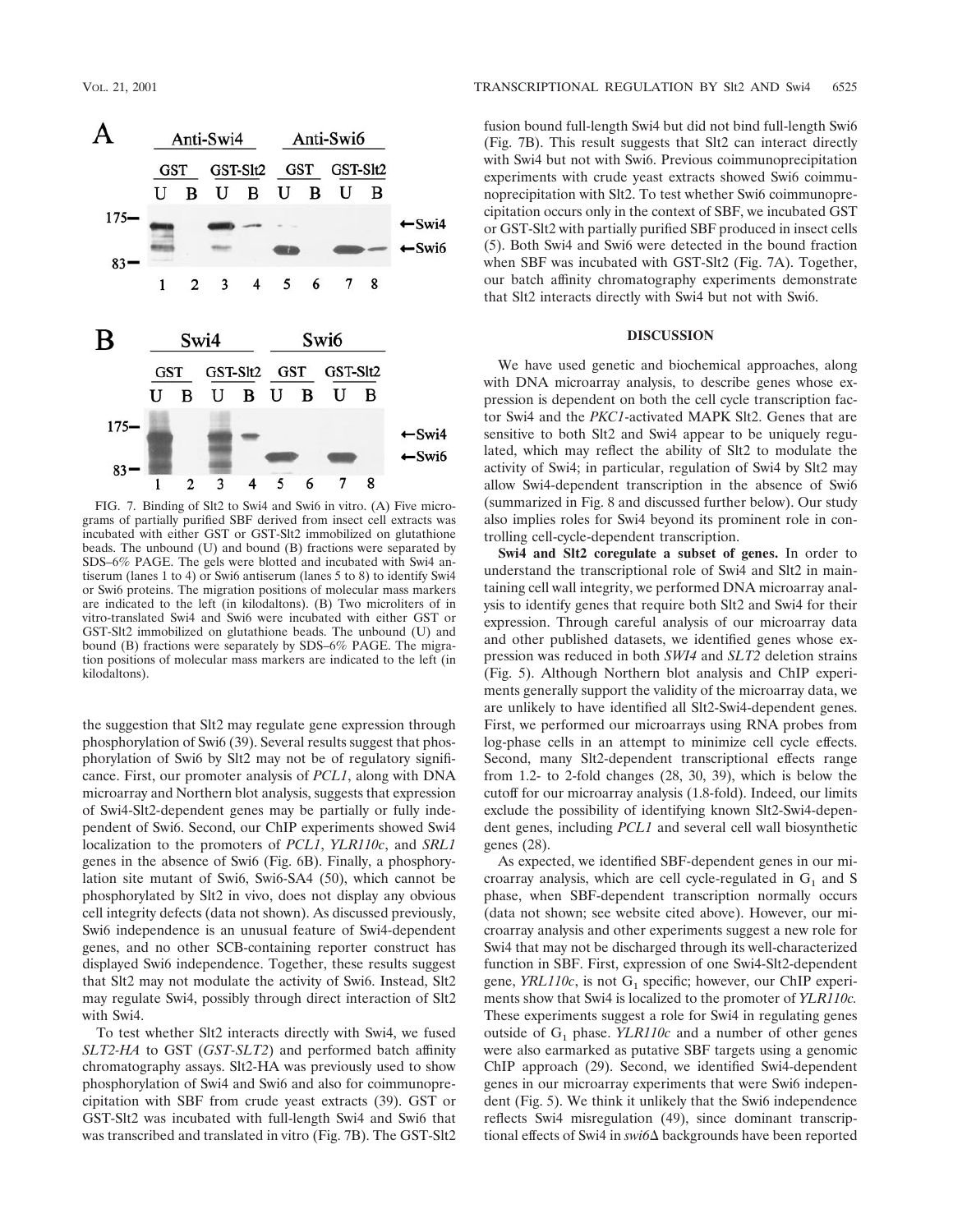

FIG. 8. Model for Slt2 and Swi4 coordinate regulation of *PCL1* like genes. Possible modes of regulation of Swi4 by Slt2 are diagrammed. Swi4 interacts with Swi6 to form SBF (in dashed box) to control expression of G1-specific transcripts (*HO*, *CLN1*, *CLN2*, *PCL1*, etc.) via binding to SCB elements. In our model, phosphorylation of Swi4 by Slt2, either on its own or complexed with Swi6, may relieve the autoinhibition of Swi4 DNA binding. Regulation of Swi4 by Slt2 may impart a unique Swi6-independent function to Swi4 that directs activation of a subset of Swi4-Slt2-dependent genes (*PCL1*, *SRL1*, etc.). Genes controlled by Swi4 and Slt2 include non-cell-cycle-regulated genes and define a novel role for Swi4 beyond its major role in controlling cell-cycle-dependent transcription.

only for strains overexpressing full-length Swi4 or expressing C-terminally truncated alleles of Swi4 (5, 49). Also, we did identify many genes with the expected dependence on both Swi4 and Swi6 (data not shown). Together with our *PCL1* experiments, our data strongly suggest that Swi4 can function independently of Swi6 and outside of  $G_1$  phase, revealing a new cellular role for Swi4 (see below for further discussion).

**Role of the PKC1 pathway and SBF in pheromone response.** In addition to regulating a subset of Swi4 targets during mitotic growth, our work suggests that Slt2 may also partner with Swi4 to regulate the pheromone-dependent induction of gene expression. DNA microarrays have been used to examine genome-wide patterns of gene expression in response to pheromone treatment (47). Interestingly, pheromone treatment induces both an early transcriptional response dependent on Ste12 and a later transcriptional response dependent on *PKC1*. The late-induced genes are not enriched for Ste12 binding sites (PREs) in their promoters, nor are they induced by overexpression of S*TE12*. These results suggest that the *PKC1*- MAPK pathway likely activates other transcription factors necessary for the late pheromone-induced genes.

*PCL2* was identified as an early pheromone-induced gene, whose expression was dependent on *STE12.* Our studies confirm that induction of *PCL2* expression in response to  $\alpha$ -factor depends on Ste12 but also reveal a requirement for both Swi4 and Slt2 for the full activation of *PCL2* (Fig. 3A and B). This pattern of dependency suggests that the *PCL2* gene may be responsive to both early and late pheromone signals, requiring Ste12 for early pheromone response and requiring Slt2 and SBF for the late pheromone response. Alternatively, there may be a subset of pheromone-responsive genes whose full induction is dependent on Ste12, Slt2, and SBF.

Unlike *PCL2*, *PCL1* expression is not induced by  $\alpha$ -factor. Nonetheless, we saw an enrichment of SBF on the promoter of *PCL1* upon  $\alpha$ -factor treatment (Fig. 2 and 4). As described earlier, SBF localization to  $G_1$ -specific promoters in early  $G_1$ phase is necessary but not sufficient for transcription activation. Our results show that SBF binding to promoters during the transcriptional response to pheromone treatment is also not sufficient for activation of transcription; in both cases, it is clear that SBF-dependent transcription requires an activation event. Interestingly, Slt2 has some transactivation activity (15, 51). Although we have shown that Slt2-GFP localizes to the nucleus upon  $\alpha$ -factor treatment (Fig. 3C), our attempts at localizing Slt2 to the promoters of either *PCL1* or *PCL2* have been unsuccessful. Either Slt2 does not localize to DNA or its interaction with promoters is transient and not detectable using ChIP assays. Alternatively, SBF activation in response to Slt2 may require other proteins.

Both our *PCL2* reporter assay and Northern analysis show that the  $\alpha$ -factor induction of *PCL2* is fully dependent on Swi6 but only partially dependent on Swi4. This is in contrast to the behavior of *PCL1*, whose log-phase and heat shock expression is independent of Swi6 (Fig. 1 and 6). One intriguing possibility is that Swi6 is required only to mediate a subset of *PKC1*- MAPK-mediated responses. Although both *swi6* $\Delta$  and *swi4* $\Delta$ strains are sensitive to variety of cell walls stressors, only *swi4* strains and not  $swi6\Delta$  strains are temperature sensitive for growth at 37°C (22, 28, 39), and overexpression of *SWI4* but not of *SWI6* can rescue the temperature sensitivity of *PKC1*- MAPK pathway mutants (28, 39). Since overexpression of *MBP1*, the other known DNA-binding partner of Swi6, does not rescue *PKC1*-MAPK pathway mutants (28, 39), cell wall defects of *swi6* mutants are likely due to inappropriate regulation of Swi4-dependent transcription. However, the possibility that Swi6 regulates other transcription factors cannot be excluded.

**Slt2-dependent regulation of Swi4.** As mentioned above, both our *PCL1*::*lacZ* reporter gene and Northern blot analyses show that *PCL1* expression is dependent on Swi4 and partially dependent on Slt2 but independent of Swi6 (Fig. 1 and 6). Swi6 independence is not unique to the *PCL1* gene. As discussed above, our microarray experiments identified other genes whose expression during log phase is dependent on Swi4 but independent of Swi6. Further, our Northern blot analysis confirmed that the log-phase levels of *PCL1* and *YLR110c* mRNA are Swi6 independent and that the log phase levels of *GIC1*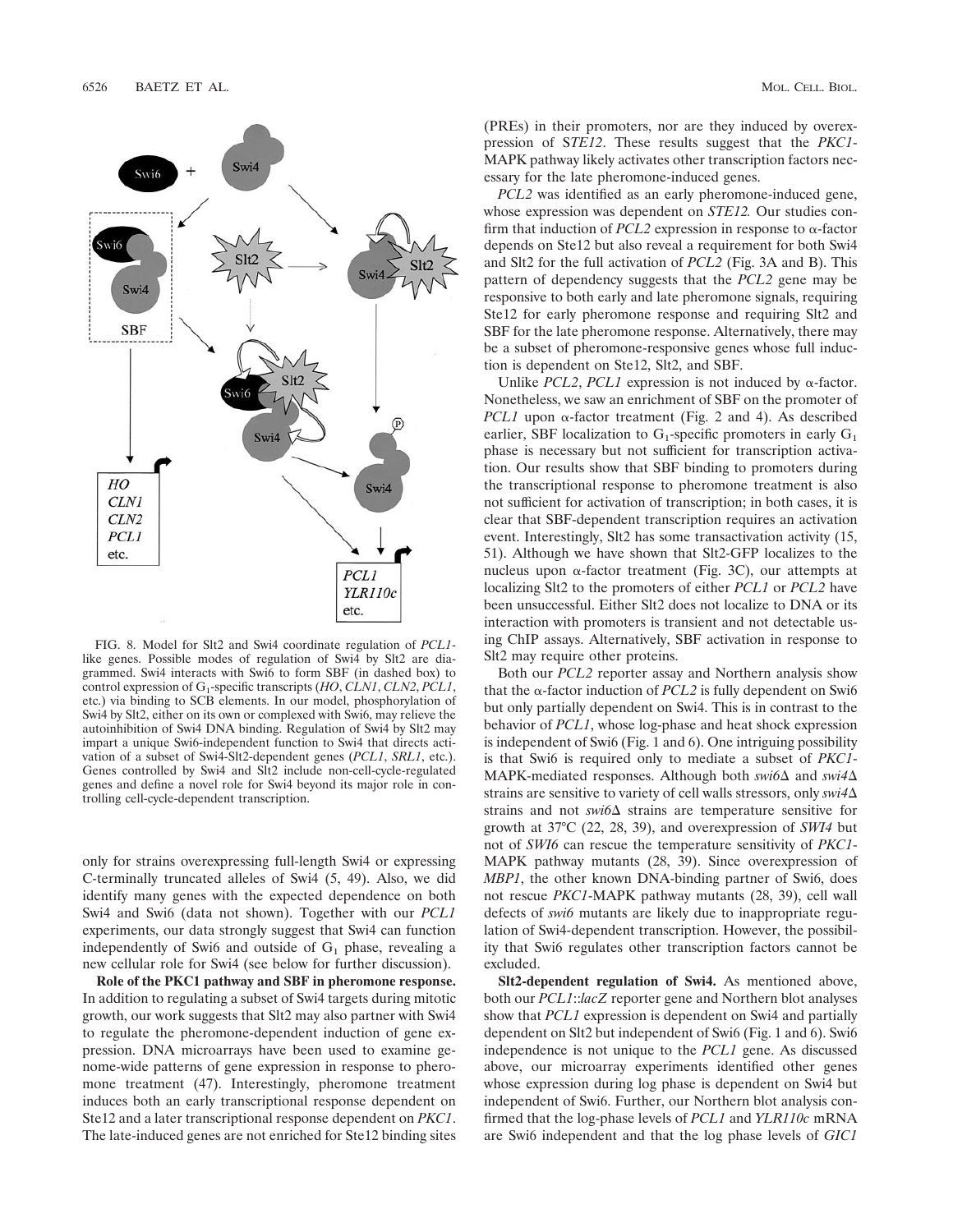and *SRL1* mRNA are partially independent of Swi6. Surprisingly, Swi4 was also localized to the promoters of *PCL1*, *SRL1*, and *YLR110c* in the absence of Swi6. This result contrasts with a previous Swi4 ChIP study, which showed that Swi6 was required for Swi4 localization to the SCBs of the promoter of *HO* endonuclease (13), whose activity is fully dependent on Swi6 (9). In the same study, Swi6-independent localization of Swi4 to the promoter of *CLN2* was detected; however, we find that expression of *CLN2* is not affected by deletion of *SLT2* (data not shown). Clearly, Swi4 regulation is complex, and we propose that, in the absence of Swi6, Slt2 may control the binding of Swi4 to only a subset of Swi4-dependent genes.

Our work suggests that Slt2-Swi4-dependent genes are largely independent of Swi6. Consistent with this, we demonstrated that Slt2 interacts directly with Swi4 and not Swi6 (Fig. 7). A model to explain the apparent Swi6-independent regulatory properties of Swi4 is shown in Fig. 8. Both in vitro and in vivo experiments show that Swi4 has no intrinsic ability to bind SCB-containing DNA in the absence of Swi6 due to autoinhibition of DNA binding involving both the DNA-binding domain of Swi4 and the C-terminal region that interacts with Swi6 (5). Phosphorylation of Swi4 by Slt2 may relieve the intramolecular interactions that prevent Swi4 from binding DNA in the absence of Swi6. This regulation of Swi4 binding activity by Slt2 could occur in either the presence or the absence of Swi6. Consistent with this model, coimmunoprecipitation experiments and kinase assays show that Slt2 can interact with and phosphorylate both Swi6 and Swi4 in vitro (Fig. 7 and 39). Phosphorylation regulates DNA binding by the Ets-1 transcription factor by modulating its autoinhibitory mechanism (16); likewise, phosphorylation of Swi4 might affect its autoinhibition of DNA binding or the sequence specificity of DNA binding.

Another possibility is that Slt2 may regulate the interaction of Swi4 with another transcription factor, which can alleviate the autoinhibition of Swi4 DNA binding and/or alter the DNAbinding specificity of Swi4. The Swi4 homolog, Mbp1, can interact with the transcription factor Skn7 instead of Swi6, and the interaction of Mbp1 with Skn7 alters the activity and promoter specificity of Mbp1 (7). Likewise, Swi4 may also have alternative partners that regulate the binding of Swi4 to DNA.

MAPKs have been implicated in the regulation of chromatin remodeling (6). Recent studies of the SBF-dependent gene *HO* show that directed chromatin remodeling of the locus is required before Swi4 can bind the promoter (13, 34). The promoters of other Swi4-dependent genes may also require chromatin remodeling to allow Swi4 DNA binding. One of the roles of Slt2 may be to activate or coordinate chromatin remodeling on the promoters of Slt2-dependent genes to allow Swi4 to specifically bind only these promoters and not all SBF-dependent genes. In agreement with this idea, our ChIP experiments show that Slt2 is partially responsible for localizing Swi4 and Swi6 to the promoters of *PCL1* and *PCL2* upon heat shock and  $\alpha$ -factor treatment. Currently, only three in vivo targets of Slt2 have been identified; a more complete view of in vivo substrates of Slt2 will be required to better define the dual role of Slt2 and Swi4 in activating gene transcription.

### **ACKNOWLEDGMENTS**

We thank H. Friesen for discussion and comments on the manuscript and P. Jorgensen, B. J. Breitkrutz, and M. Tyers for help with DNA microarrays.

K.B. was a research student of the National Cancer Institute of Canada and was supported by funds provided by the Terry Fox Run. J.M. holds a Doctoral Award from the Canadian Institutes of Health Research (CIHR), and B.A. is a CIHR Scientist. This work was supported by a grant from the CIHR.

#### **REFERENCES**

- 1. **Aerne, B. L., A. L. Johnson, J. H. Toyn, and L. Johnston.** 1998. Swi5 controls a novel wave of cyclin synthesis in late mitosis. Mol. Biol. Cell **9:**945–956.
- 2. **Andrews, B., and V. Measday.** 1998. The cyclin family of budding yeast: abundant use of a good idea. Trends Genet. **14:**66–72.
- 3. **Andrews, B. J., and L. A. Moore.** 1992. Interaction of the yeast Swi4 and Swi6 cell cycle regulatory protein *in vitro.* Proc. Natl. Acad. Sci. USA **89:**11852– 11856.
- 4. **Ausubel, F. M., R. Brent, R. E. Kingston, D. D. Moore, J. G. Seidman, J. A. Smith, and K. Struhl.** 1993. Current protocols in molecular biology, vol. 2. John Wiley & Sons, Inc., Boston, Mass.
- 5. **Baetz, K., and B. Andrews.** 1999. Regulation of the cell cycle transcription factor Swi4 through auto-inhibition of DNA binding. Mol. Cell. Biol. **19:** 6729–6741.
- 6. **Belotserkovskaya, R., and S. L. Berger.** 1999. Interplay between chromatin modifying and remodeling complexes in transcriptional regulation. Crit. Rev. Eukaryot. Gene Expr. **9:**221–230.
- 7. **Bouquin, N., A. L. Johnson, B. A. Morgan, and L. H. Johnston.** 1999. Association of the cell cycle transcription factor Mbp1 with the Skn7 response regulator in budding yeast. Mol. Biol. Cell **10:**3389–3400.
- 8. **Breeden, L.** 1996. Start-specific transcription in yeast. Curr. Top. Microbiol. Immunol. **208:**95–127.
- 9. **Breeden, L. L., and K. Nasmyth.** 1987. Cell cycle control of the yeast *HO* gene: *cis*- and *trans*-acting regulators. Cell **48:**389–397.
- 10. **Brown, J. L., M. Jaquenoud, M. P. Gulli, J. Chant, and M. Peter.** 1997. Novel Cdc42-binding proteins Gic1 and Gic2 control cell polarity in yeast. Genes Dev. **11:**2972–2982.
- 11. **Chen, G. C., Y. J. Kim, and C. S. Chan.** 1997. The Cdc42 GTPase-associated proteins Gic1 and Gic2 are required for polarized cell growth in *Saccharomyces cerevisiae*. Genes Dev. **11:**2958–2971.
- 12. **Cho, R. J., M. J. Campbell, E. A. Winzeler, L. Steinmetz, A. Conway, L. Wodicka, T. G. Wolfsberg, A. E. Gabrielian, D. Landsman, D. J. Lockhart, and R. W. Davis.** 1998. A genome-wide transcriptional analysis of the mitotic cell cycle. Mol. Cell **2:**65–73.
- 13. **Cosma, M. P., T. Tanaka, and K. Nasmyth.** 1999. Ordered recruitment of transcription and chromatin remodeling factors to a cell cycle- and developmentally regulated promoter. Cell **97:**299–311.
- 14. **Costigan, C., S. Gehrung, and M. Snyder.** 1992. A synthetic lethal screen identifies Slk1, a novel protein kinase homolog implicated in yeast cell morphogenesis and cell growth. Mol. Cell. Biol. **12:**1162–1178.
- 15. **Costigan, C., D. Kolodrubetz, and M. Snyder.** 1994. *NHP6A* and *NHP6B*, which encode HMG1-like proteins, are candidates for downstream components of the yeast *SLT2* mitogen-activated protein kinase pathway. Mol. Cell. Biol. **14:**2391–2403.
- 16. **Cowley, D. O., and B. J. Graves.** 2000. Phosphorylation represses Ets-1 DNA binding by reinforcing autoinhibition. Genes Dev. **14:**366–376.
- 17. **Davenport, K. R., M. Sohaskey, Y. Kamada, D. E. Levin, and M. C. Gustin.** 1995. A second osmosensing signal transduction pathway in yeast. J. Biol. Chem. **270:**30157–30161.
- 18. **Delley, P.-A., and M. N. Hall.** 1999. Cell wall stress depolarizes cell growth via hyperactivation of *RHO1*. J. Cell Biol. **147:**163–174.
- 19. **Dirick, L., T. Bohm, and K. Nasymth.** 1995. Roles and regulation of Cln/ Cdc28 kinases at the start of the cell cycle of *Saccharomyces cerevisiae*. EMBO J. **14:**4803–4813.
- 20. **Dodou, E., and R. Treisman.** 1997. The *Saccharomyces cerevisiae* MADS-box transcription tactor Rlm1 is a target for the Mpk1 mitogen-activated protein kinase pathway. Mol. Cell. Biol. **17:**1848–1859.
- 21. **Eisen, M. B., P. T. Spellman, P. O. Brown, and D. Botstein.** 1998. Cluster analysis and display of genome-wide expression patterns. Proc. Natl. Acad. Sci. USA **95:**14864–14868.
- 22. **Gray, J. V., J. P. Ogas, Y. Kamada, M. Stone, D. E. Levin, and I. Herskowitz.** 1997. A role for the Pkc1 MAP kinase pathway of *Saccharomyces cerevisiae* in bud emergence and identification of a putative upstream regulator. EMBO J. **16:**4924–4937.
- 23. **Harrington, L. A., and B. J. Andrews.** 1996. Binding to the yeast Swi4,6 dependent cell cycle box, CACGAAA, is cell cycle regulated *in vivo*. Nucleic Acids Res. **24:**558–565.
- 24. **Harrison, J. C., E. S. G. Bardes, Y. Ohya, and D. J. Lew.** 2001. A role for the Pkc1p/Mpk1p kinase cascade in the morphogenesis checkpoint. Nat. Cell Biol. **3:**417–420.